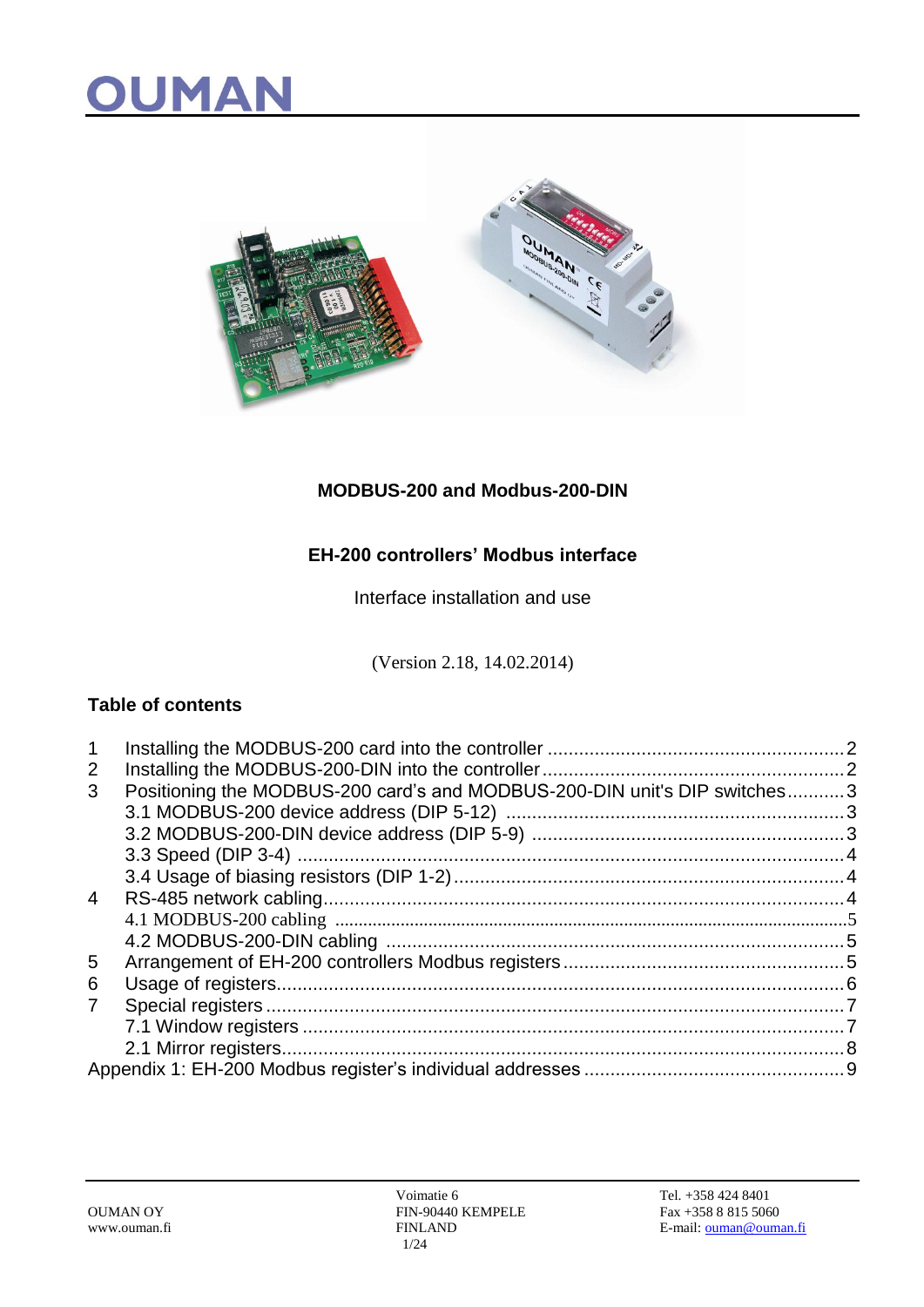# OUMA

#### **1 Installing the MODBUS-200 card into the EH-200 controller**

Install the card with the controller switched off. Remove the plugs covering the screws on the cover of the controller. Detach the covers from the case, first the connection space cover and then the larger lower cover. Carefully turn the lower cover 90 degrees so that the PC board at the bottom of the case is visible. The display unit on the lower cover is connected to the bottom card by a flat cable. **Do not let the lower cover hang by the flat cable.**

There is a microcircuit on a socket on the other end of the PC board near the screw connectors. The circuit code, N20, (on the EH-200 controllers) is printed on the PC board next to the microcircuit. Carefully detach the microcircuit from the socket.

Install the two plastic stand-offs that come with the Modbus card into the holes in the bottom card. Align the Modbus card so that the double row pin connector goes to the empty socket of N20 and the plastic stand-offs on the bottom card fit into the holes in the Modbus card. Press the Modbus card carefully into place so that the pins go into the socket and the standoffs will be locked.

In order to use the interface, the DIP switches on the Modbus card must be positioned correctly. The switches can be positioned during installation with the controller's covers open or later with the covers in place. If the DIP switches are positioned later, the display unit must be detached from the lower cover. The DIP switches are then visible through the display unit opening and their position can be changed.

| Modbus-200-DIN<br>strip connector | <b>Meaning</b>                                     | <b>EH-200</b><br>strip connector |
|-----------------------------------|----------------------------------------------------|----------------------------------|
|                                   | 24 VAC ground and signal ground Strip connector 42 |                                  |
| $\tilde{\phantom{a}}$             | <b>24 VAC</b>                                      | Strip connector 41               |
|                                   | <b>RS-232 RX</b>                                   | Strip connector A                |
|                                   | <b>RS-232 TX</b>                                   | Strip connector C                |

#### **2 Connecting the MODBUS-200-DIN unit into the EH-200-controller**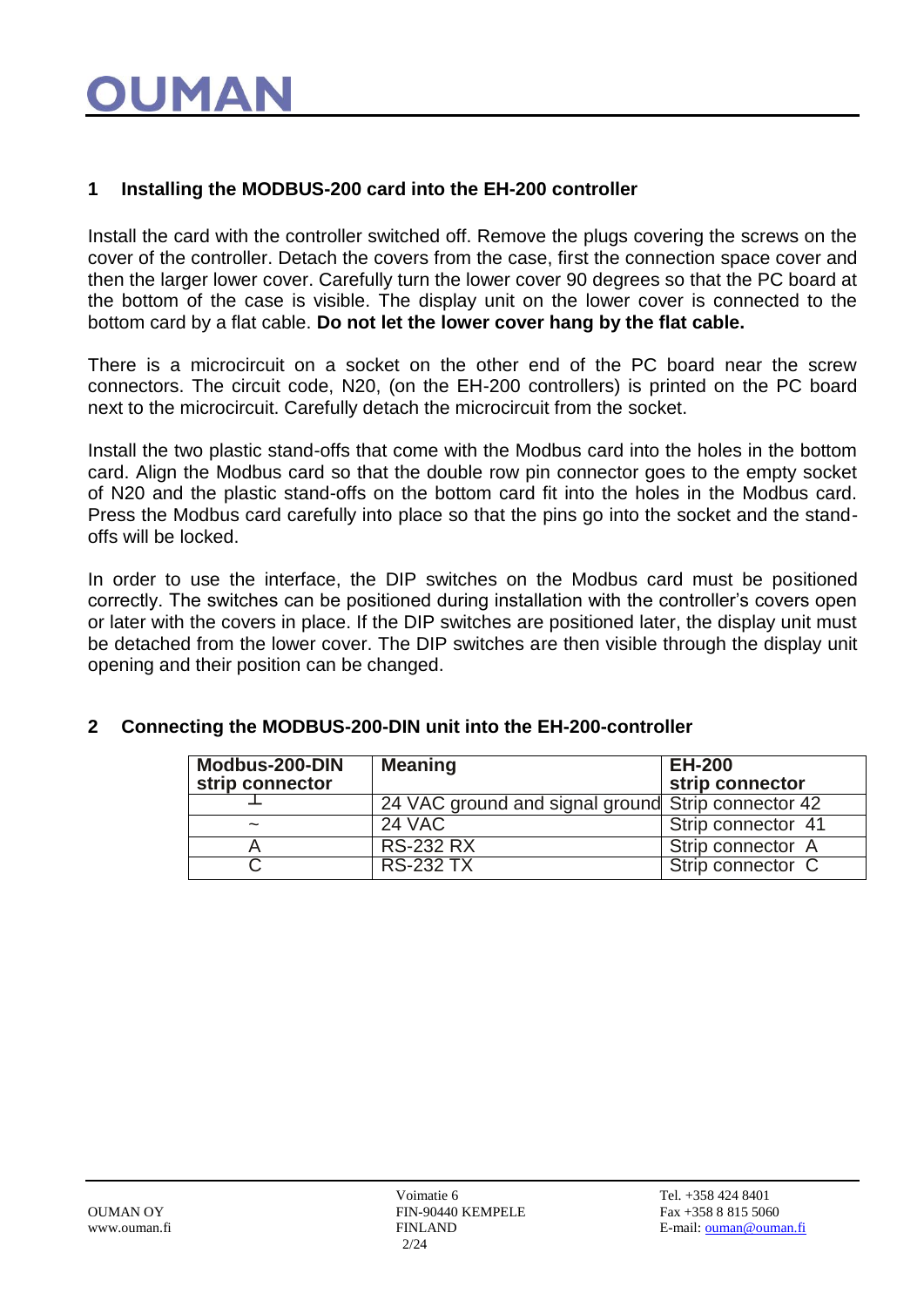#### **3 Positioning the MODBUS-200 card's and MODBUS-200-DIN unit's DIP switches**

The address of the device (1-247) and the network speed (4800, 9600, 19200 tai 38400) in the Modbus network is defined, and biasing resistors are taken into use by using the DIP switches.

#### **3.1 MODBUS-200 device address (DIP 5-12)**

Each device in the Modbus network must have an individual device address. Addresses 1-247 can be used. The address is defined with the card's DIP switches 5-12. Switch 5 is the least significant bit on the address and switch 12 is the most significant bit.





#### *3.2 MODBUS-200-DIN, device address (5-9)*

Each device in the Modbus network must have an individual device address. Addresses 1-31 can be used. The address is defined with the card's DIP switches 5-9. Switch 5 is the least significant bit on the address and switch 9 is the most significant bit.

|                                         |                  |                            |                                       | DIP switch positions, $1 = ON$                    |  | Address                          |                             |                      |   |                       |             |   |
|-----------------------------------------|------------------|----------------------------|---------------------------------------|---------------------------------------------------|--|----------------------------------|-----------------------------|----------------------|---|-----------------------|-------------|---|
|                                         | DIP <sub>5</sub> |                            |                                       | DIP <sub>9</sub>                                  |  |                                  |                             | ON                   |   |                       | <b>MORS</b> |   |
| 1<br>$\overline{0}$<br>1<br>$\mathbf 0$ | O<br>1<br>1<br>0 | 0<br>0<br>0<br>$\mathbf 1$ | $\Omega$<br>$\Omega$<br>0<br>$\Omega$ | $\Omega$<br>$\overline{0}$<br>0<br>$\overline{0}$ |  | $= 1$<br>$= 2$<br>$= 3$<br>$= 4$ |                             |                      | 4 |                       | 8           | 9 |
| 1                                       | 0                | 1                          | 0                                     | $\overline{0}$                                    |  | $= 5$                            | <b>Biasing</b><br>resistors | <b>Buss</b><br>speed |   | <b>Device address</b> |             |   |
|                                         |                  |                            |                                       |                                                   |  | $= 31$                           |                             |                      |   |                       |             |   |

Voimatie 6 Tel. +358 424 8401 OUMAN OY FIN-90440 KEMPELE Fax +358 8 815 5060 3/24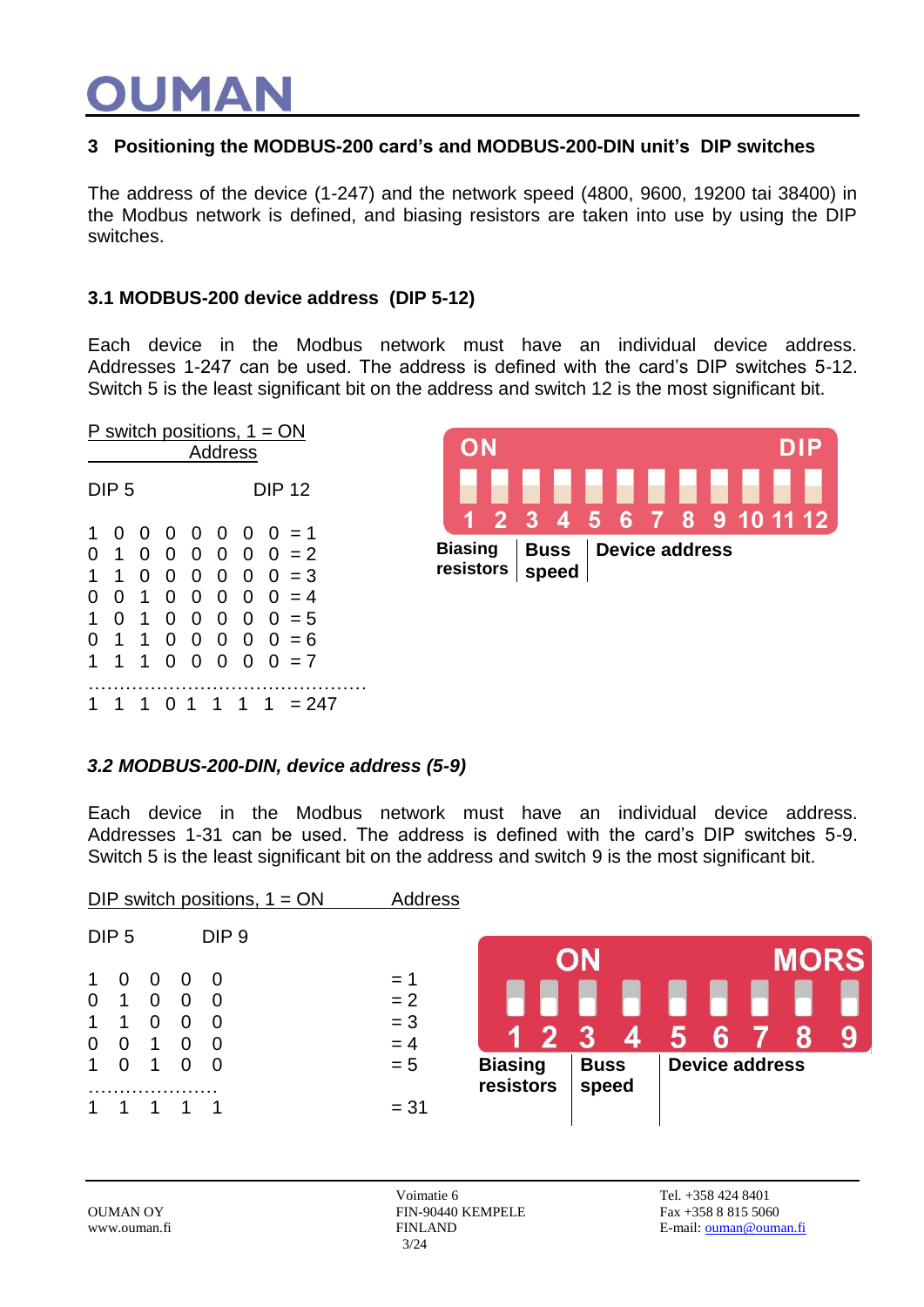### OUMA

### **3.3 Speed (DIP 3-4)**

The speed must be the same for all the devices connected to the network. The speed is defined with the Modbus card's DIP switches 3-4 as follows:

|   | DIP4 DIP3 | <b>Speed</b> |
|---|-----------|--------------|
| 0 | 0         | 4800         |
| O | 1         | 9600         |
| 1 | 0         | 19200        |
| 1 | 1         | 38400        |

#### **3.4 Usage of biasing resistors (DIP 1-2)**

The Modbus card uses a galvanically isolated RS-485 network as a physical interface. Only one device at a time can write in to the network, the other devices are listening. For this reason there are situations when no device writes in to the network but they all are listening. The biasing resistors ensure that the network remains stable in this situation. This is especially important if the network is long and if there is external interference.

Biasing resistors must be taken into use in **two (and only two)** devices per network. The devices in question must be positioned at both ends of the network. Biasing resistors are taken into use using Modbus card's DIP switches 1-2 as follows:

#### DIP1 DIP2

| 0 | Biasing resistors are not in use |
|---|----------------------------------|
|   | Biasing resistors are in use     |

#### **4 RS-485 network cabling**

A twisted pair cable must be used for network cabling, e.g., Datajamak 2x(2+1)x0.24. The network must be like a chain, with the cable going from one device to the next and there must not be any stubs (max. length of stub 0.5m). The maximum length of the whole network is 1200m. **120 ohm terminating resistors are connected to both ends of the network.**

The network cable is connected to each EH-200 device in the network in the same way using screw connectors A and C. The meaning of the signals is as follows:

| Screw connector pin number                                                         | Meaning       | Connect                  |  |  |
|------------------------------------------------------------------------------------|---------------|--------------------------|--|--|
|                                                                                    | RS-485 Data + | Signal pair's other wire |  |  |
|                                                                                    | RS-485 Data - | Signal pair's other wire |  |  |
| Torminating resistors are connected to both ands of the natural between nins A and |               |                          |  |  |

I erminating resistors are connected to both ends of the network between pins A and C. The twisted pair cable's protective shield can be connected if needed in to protective earth in order to eliminate interference. The connection is made **only from the other end of the protective shield,** e.g., always from the cable leaving the controller.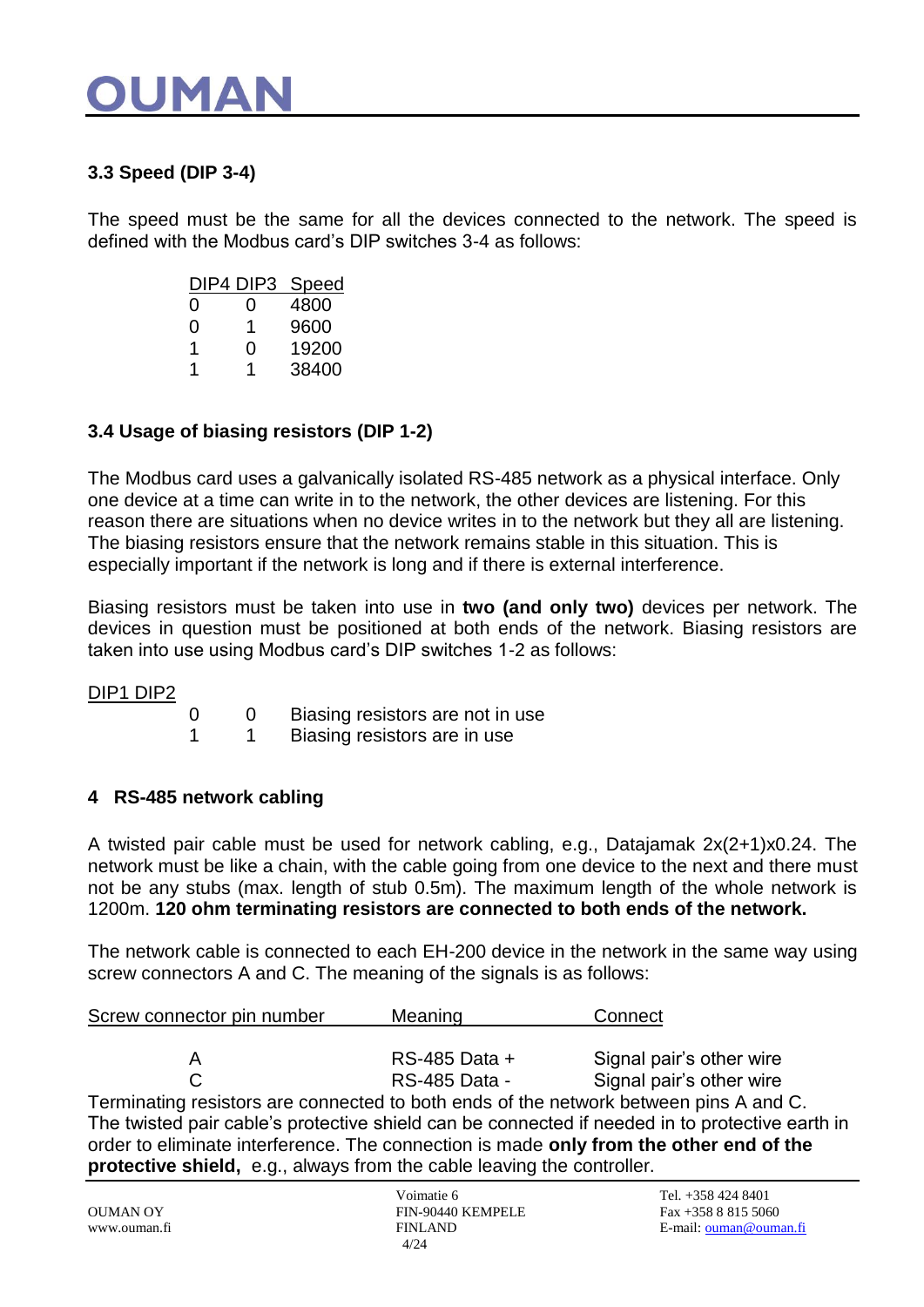# JMA

### *4.1 Modbus cabeling to the MODBUS-200*



### **4.2** *Modbus cabelling to the MODBUS-200-DIN*



### **5 Arrangement of EH-200 controllers Modbus registers**

EH-200 controllers data is arranged in the Modbus registers so that information of the same context is in consecutive registers. This makes it easier to read data from the Modbus network. The information is arranged as follows:

| Context                                                                                                                | <b>Modbus registers</b>                                                     |
|------------------------------------------------------------------------------------------------------------------------|-----------------------------------------------------------------------------|
| Time                                                                                                                   | $0 - 3$                                                                     |
| Time programs for control circuits                                                                                     | $4 - 59$                                                                    |
| Time programs for relays                                                                                               | $60 - 115$                                                                  |
| Settings<br>- control circuits<br>- configuration of measurements<br>- configuration of digital inputs<br>- in general | 128 - 185, 320-324, 325-329<br>$186 - 196$<br>197<br>$198 - 211, 280 - 285$ |
| Control circuit operating mode and manual control                                                                      | $212 - 213$                                                                 |
| Time control mode of relays                                                                                            | $214 - 215$                                                                 |
|                                                                                                                        |                                                                             |

Voimatie 6 Tel. +358 424 8401<br>FIN-90440 KEMPELE Fax +358 8 815 5060 OUMAN OY FIN-90440 KEMPELE 5/24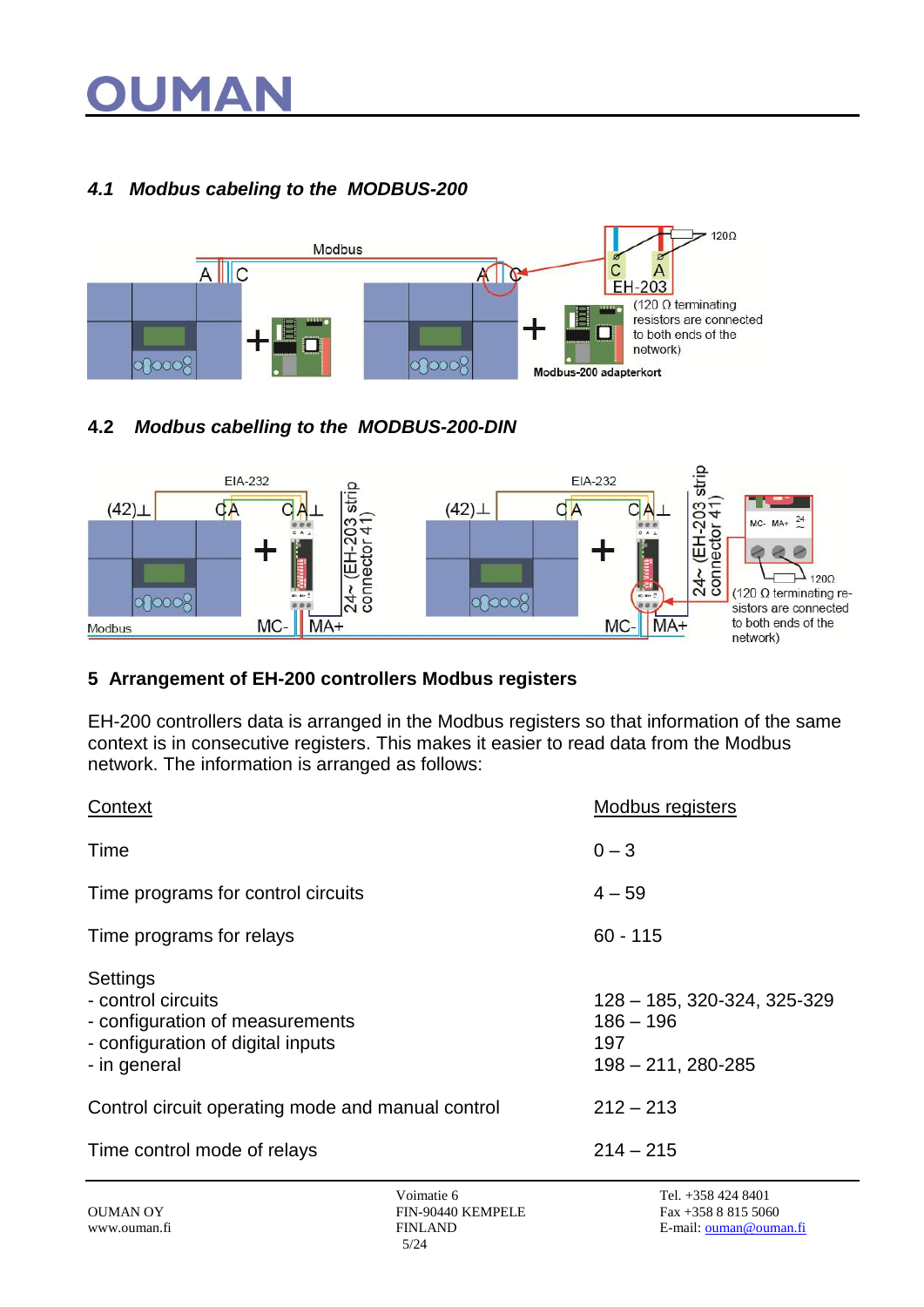

| Supply water info                                                 | $216 - 230$                                       |
|-------------------------------------------------------------------|---------------------------------------------------|
| <b>Measurements</b><br>- analog<br>- counters<br>- digital inputs | 231 - 246, 290-292, 308-311<br>$247 - 252$<br>253 |
| Alarms                                                            | $272, 254 - 255$                                  |
| Writing a value for network measurements                          | $256 - 264$                                       |
| Control of text field transfer, resetting category<br>bits        | 265                                               |
| Controller text field transfer                                    | $266 - 271$                                       |
| Special registers                                                 | $400, 500 - 516, 4000 - 4271,$<br>$6000 - 6543$   |

Individual register addresses and corresponding controller information are in appendix 1.

### **6 Usage of registers**

During start-up, Modbus card will update registers data from the controller and will not respond to any query. Start-up takes about 13 seconds.

EH-200 controllers have as a standard a local user interface from which settings can also be adjusted. For this reason, there is a risk that the data in monitoring program (PC) is not up-todate with the actual controller data.

To prevent this from occurring, registers that contain the controllers setting type variables are divided into categories N1-N7. If a setting is changed locally, this information goes to register 253, bits 9-15. By monitoring bits 9-15 in register 253, the monitoring program knows if local change occurs and can update the settings. The register's categories are listed in appendix 1. After updating, the monitor can reset register 253's bits 9-15 by writing the value 0xFE in register 265. When the settings are changed locally and data is transferred between controller and Modbus registers, during that time register 400 value is 0x00FF. When data in Modbus registers is ready, value in register 400 is 0x0000. Monitoring program should not read the data if register 400 value is 0x00FF, but it should wait until value changes to 0x0000.

When the controllers time programs are manipulated from a local user interface (changed or just checked) and after that when the user exits, the controller rearranges the time programs. For this reason the time programs states may no longer be in the same Modbus registers that they originally were in. Nevertheless the controller always sets category bit N1 (control circuit time programs) or N2 (relay time programs), so the monitor program must always read the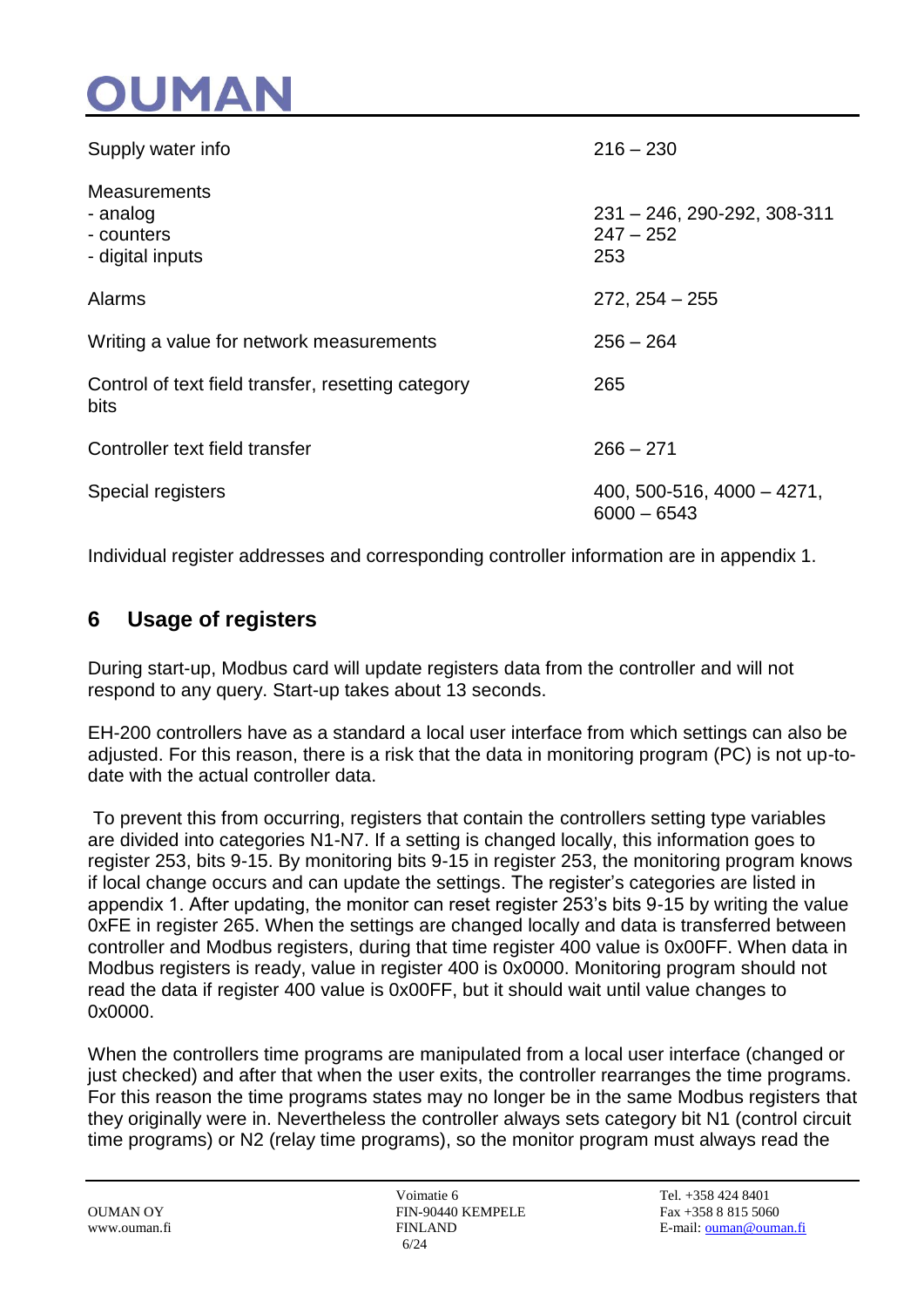# IMA

time programs again when this bit has been set. Empty spaces cannot be left in the time program registers, but they must be filled in order.

Alarms are coded as bit data in registers 254 and 255. Bit data is saved during power failures so it is always up-to-date. The Modbus card must automatically acknowledge alarms to the controller when it updates registers 254 and 255. For this reason the controllers local alarm does not sound. Active /non-active alarms can always be read from these registers.

The Modbus-200 adapter card checks the 3-point characteristic heating curves of control circuits H1 and H2 (from version 2.12 on) to see if they are correct and if necessary changes point values so the curve remains in accepted limits. There is no check for the 5-point curves; the controller accepts all values. Modbus-200 adapter cards for versions 2.11 and older do not check 3-point curves; the check must be performed with an application having a modbus connection.

Rules for the characteristic heating curve settings are following:

- There is 3 fixed outdoor temperature points in the curve, -20, 0 and +20. If you draw a direct line from -20 to +20 point, the value in 0 point can be maximum 7 degrees over the line and 2 degrees under the line. On other words, maximum convex is 7 and maximum concave is 2, compared to linear (straight) line.
- In addition, -20 point can not be lower than 0 point and 0 point can not be lower than +20 point.
- Examples to this: 40-40-40 is OK, but 40-39-40 or 40-41-40 is wrong. 40-50-50 is OK

When relays have timer functions (timed on or off), the timer value is not updated in the Modbus register (= register value does not decrease) even though the time runs out. The monitor program can, for example, poll the relay output mode (from register 253) to see when the timer time has run out.

### **7 Special registers**

### **7.1 Window registers**

There is a possibility in EH-200 controllers Modbus interface to read and write the whole register space in 16 register packets. With this feature, only 17 registers are needed from Modbus master to cover the whole register space of EH-200 device. This feature could be useful, for example, when connecting EH-200 controllers to certain BMS systems.

This feature is available by using registers 500 – 516. The address of first register under investigation is written to register 500. Then this register and next 15 registers following that address can be read or write from registers 501 – 516. Example:

Let's read registers 128 – 143 using window registers:

- 1. Write the address 128 to register 500.
- 2. Read the values of registers 128 143 from registers 501 516.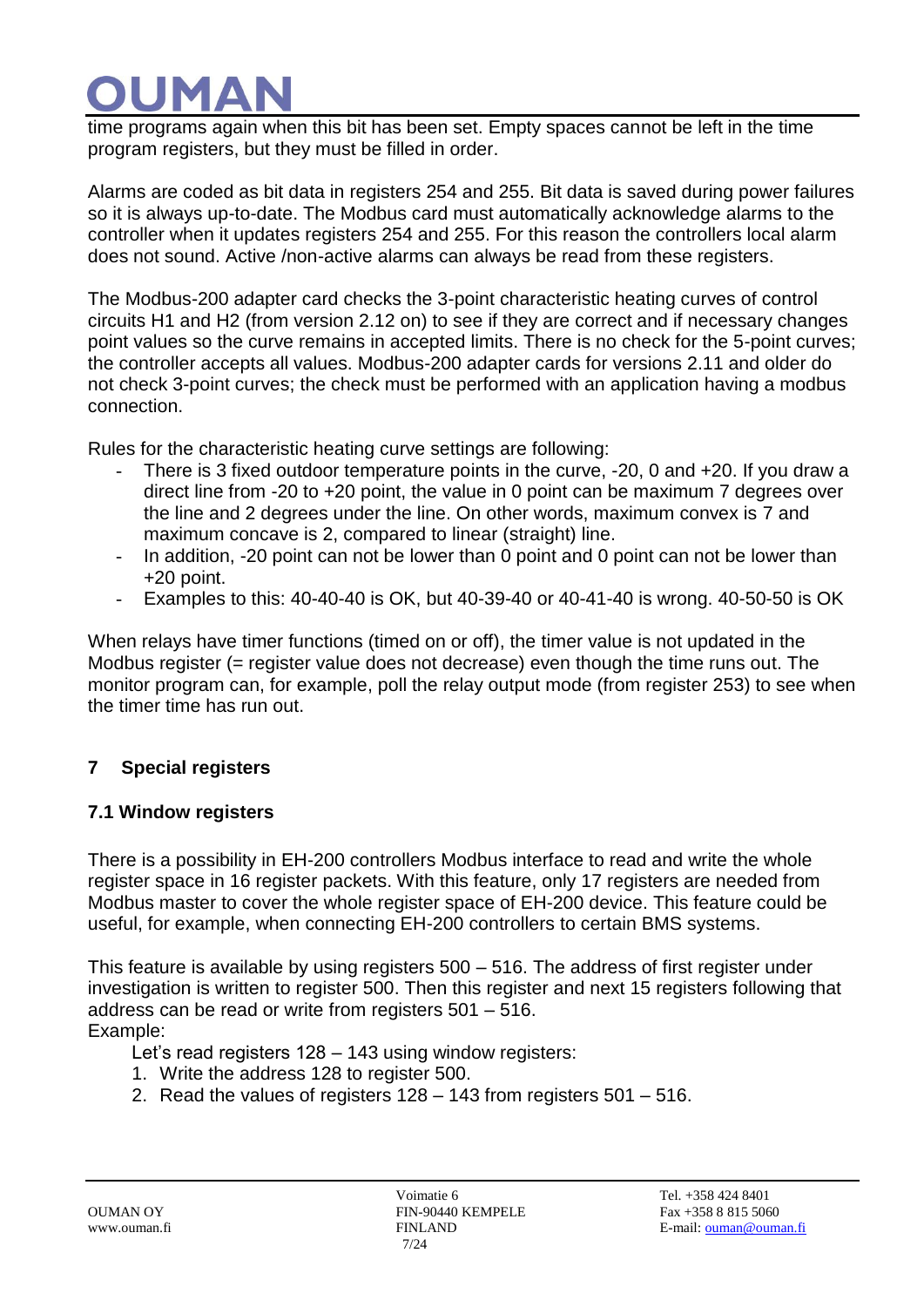# OUMA

### **7.2 Mirror registers**

In some of the EH-200 controllers settings registers, two different controller settings are located in to the same single Modbus register, one in it's upper (MSB) and other in it's lower (LSB) byte. If the other setting (in MSB for example) is going to be changed remotely, care must be taken to ensure that the other setting in the same register (LSB in this example) remains unchanged. This solution might cause problems with certain BMS systems.

So called mirror registers can be used to overcome above mentioned problem. All Modbus operations can be done with mirror registers. Mirror registers addresses and content in EH-200 controllers are the following:

- $2000 2271$ : Most Significant Bytes (MSB's) of registers  $0 271$
- 4000 4271: Least Significant Bytes (LSB's) of registers 0 271
- $6000 6543$ : registers  $0 271$  MSB's and LSB's divided as follows: 6000 = register 0 MSB, 6001 = register 0 LSB, 6002 = register 1 MSB, 6003 = register 1 LSB ……. 6542 = register 271 MSB, 6543 = register 271 LSB
- Example: register 130 MSB = H1 Amount of drop register 130 LSB = H1 Supply water maximum

We can read and write only "H1 Amount of drop" by using register 2130 We can read and write only "H1 Supply water maximum" by using register 4130 or

We can read and write only "H1 Amount of drop" by using register 6260 We can read and write only "H1 Supply water maximum" by using register 6261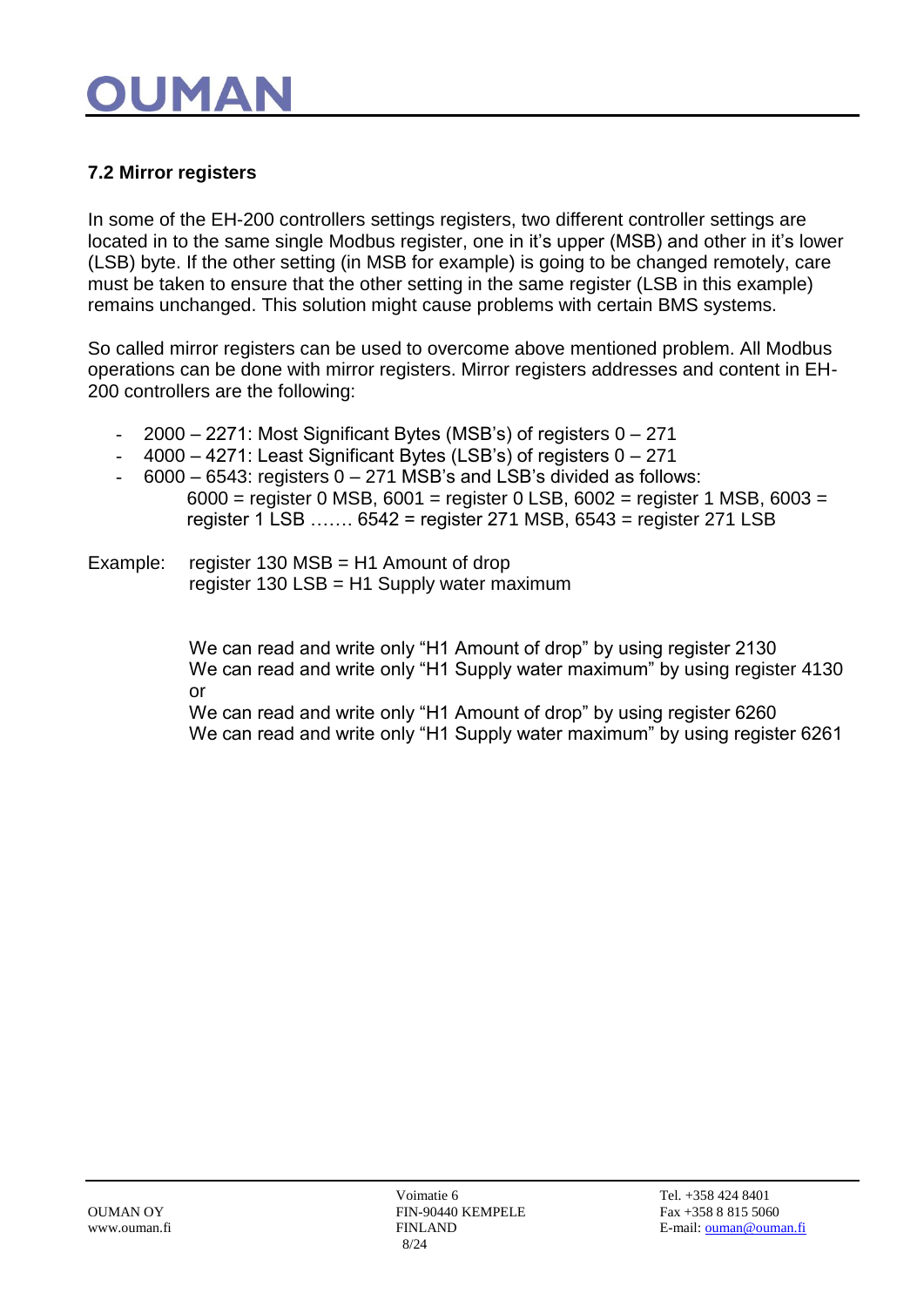#### **Appendix 1: EH-200 Modbus register's individual addresses**

Categories:

P1 = data is updated from the controller to the Modbus card approx. every 5s

 $P2$  = data is updated from the controller to the Modbus card approx. every 30s

 $P3$  = data is updated from the controller to the Modbus card approx. every 60s

N1 – N7 = data is updated from the controller to the Modbus card whenever it is changed locally from the controller's user interface.

| <b>Modbus register</b><br>address                       | <b>Task</b>                                                                                                                                                                                                                                                                                                                       | <b>Limits</b>     | <b>Controller</b><br>version info | Category /<br>supported<br><b>Modbus FC</b> |
|---------------------------------------------------------|-----------------------------------------------------------------------------------------------------------------------------------------------------------------------------------------------------------------------------------------------------------------------------------------------------------------------------------|-------------------|-----------------------------------|---------------------------------------------|
| <b>TIME</b>                                             |                                                                                                                                                                                                                                                                                                                                   |                   |                                   | P3/03(r),<br>06 (w), 16 (w)                 |
| 0, 0x0                                                  | Year                                                                                                                                                                                                                                                                                                                              | 19952094          |                                   |                                             |
| 1 MSB                                                   | Month                                                                                                                                                                                                                                                                                                                             | 112               |                                   |                                             |
| 1 LSB                                                   | Day                                                                                                                                                                                                                                                                                                                               | 131               |                                   |                                             |
| 2 MSB                                                   | Hour                                                                                                                                                                                                                                                                                                                              | 023               |                                   |                                             |
| 2 LSB                                                   | Minute                                                                                                                                                                                                                                                                                                                            | 059               |                                   |                                             |
| 3 MSB                                                   | Second                                                                                                                                                                                                                                                                                                                            | 059               |                                   |                                             |
| 3 LSB                                                   | Weekday, input, $0 =$ Sunday                                                                                                                                                                                                                                                                                                      | 06                |                                   | N5 / 03 (r),<br>06 (w), 16 (w)              |
| <b>TIME PROGRAMS:</b><br>H1, H2 and HW control circuits |                                                                                                                                                                                                                                                                                                                                   |                   |                                   | N1 / 03 (r),<br>06 (w), 16 (w)              |
| 4                                                       | First switching moment (from the<br>beginning of a 24 hour period-in<br>minutes)                                                                                                                                                                                                                                                  | $01440$ [min]     |                                   |                                             |
| 5 LSB<br>5 MSB                                          | Control circuit and function<br>connected to first switching moment<br>Bytes 03:<br>$0000 = H1$<br>$0001 = H2$<br>$0010 = HW$<br>byte $4 = 1$ :<br>drop on (H1, H2)<br>increase on (HW)<br>byte $5 = 1$ :<br>drop off (H1, H2)<br>increase off (HW)<br>Weekdays connected to first<br>switching moment LSB = Monday<br>$MSB = 0.$ | 0x100x22<br>00x7F |                                   |                                             |
| 6                                                       | Second switching moment time                                                                                                                                                                                                                                                                                                      | $01440$ [min]     |                                   |                                             |
| 7 LSB                                                   | Control circuit connected to second<br>switching moment                                                                                                                                                                                                                                                                           | 0x100x22          |                                   |                                             |
| 7 MSB                                                   | Weekdays connected to second<br>switching moment                                                                                                                                                                                                                                                                                  | 00x7F             |                                   |                                             |
| $\overline{8}$                                          | Third switching moment time                                                                                                                                                                                                                                                                                                       | $01440$ [min]     |                                   |                                             |
| 9 LSB                                                   | Control circuit and function<br>connected to third switching moment                                                                                                                                                                                                                                                               | 0x100x22          |                                   |                                             |
| 9 MSB                                                   | Weekdays connected to third<br>switching moment                                                                                                                                                                                                                                                                                   | 00x7F             |                                   |                                             |
| $\cdots$                                                |                                                                                                                                                                                                                                                                                                                                   |                   |                                   |                                             |
| 58                                                      | Last switching moment time                                                                                                                                                                                                                                                                                                        | $01440$ [min]     |                                   |                                             |
| <b>59 LSB</b>                                           | Control circuit and function<br>connected to last switching moment.                                                                                                                                                                                                                                                               | 0x100x22          |                                   |                                             |
| <b>59 MSB</b>                                           | Weekdays connected to last<br>switching moment                                                                                                                                                                                                                                                                                    | 00x7F             |                                   |                                             |

Voimatie 6 Tel. +358 424 8401 OUMAN OY FIN-90440 KEMPELE Fax +358 8 815 5060 9/24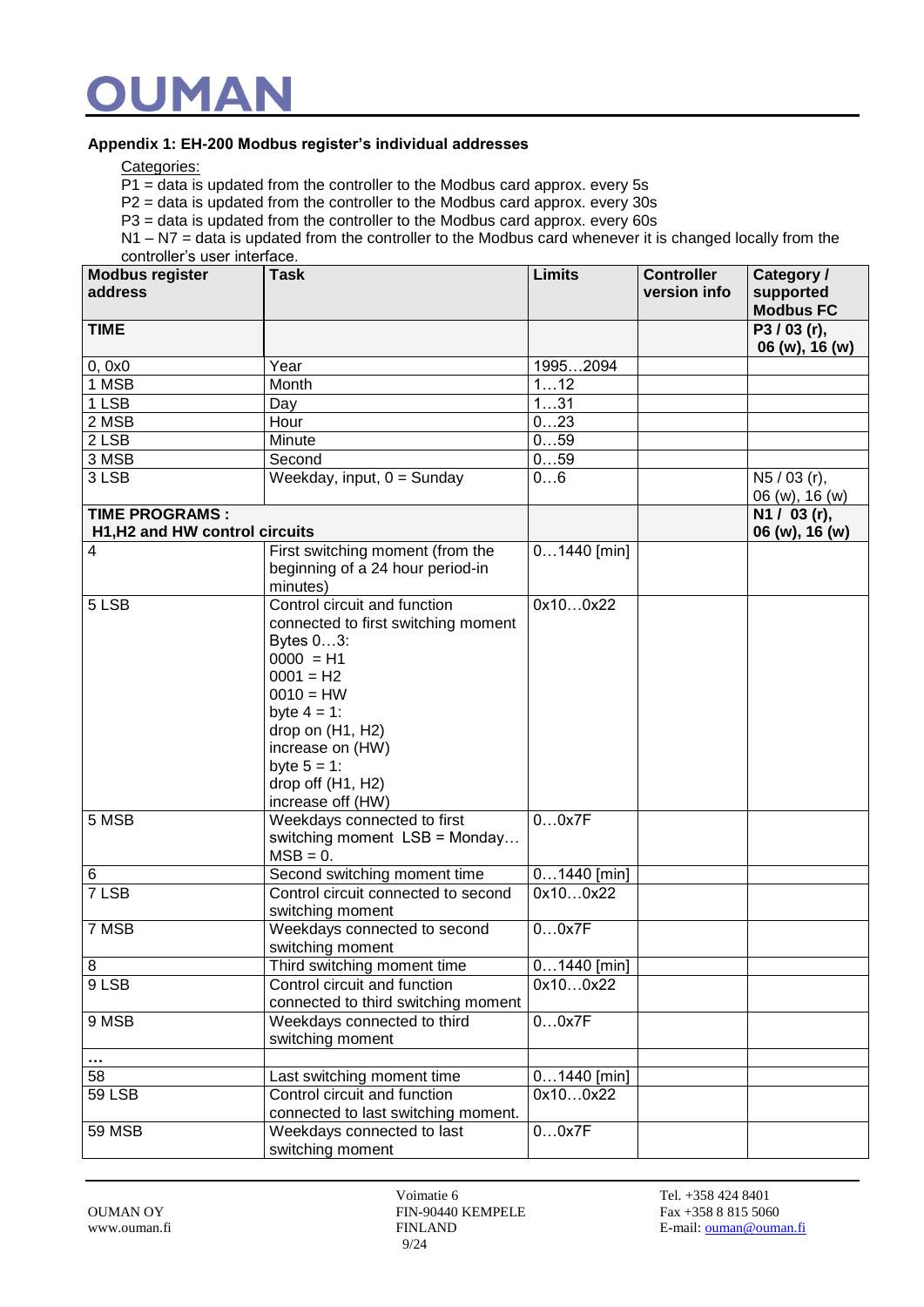

| <b>Modbus register</b><br>address                | <b>Task</b>                                                                                                                                                      | <b>Limits</b>          | <b>Controller</b><br>version info                 | Category /<br>supported<br><b>Modbus FC</b> |
|--------------------------------------------------|------------------------------------------------------------------------------------------------------------------------------------------------------------------|------------------------|---------------------------------------------------|---------------------------------------------|
| <b>TIME PROGRAMS:</b><br><b>Relays R1 and R2</b> |                                                                                                                                                                  |                        | <b>Not EH-203G</b><br>and 202G                    | $\overline{N2/03}$ (r),<br>06 (w), 16 (w)   |
| 60                                               | First switching moment (from the<br>beginning of a 24 hour period-in<br>minutes)                                                                                 | $01440$ [min]          |                                                   |                                             |
| 61 LSB                                           | Relay and function connected to first<br>switching moment<br>Byte 03:<br>$0011 = R1$<br>$0100 = R2$<br>byte $4 = 1$ :<br>relay on<br>byte $5 = 1$ :<br>relay off | 0x130x24               |                                                   |                                             |
| 61 MSB                                           | Weekdays connected to first<br>switching moment LSB = Monday<br>$MSB = 0.$                                                                                       | 00x7F                  |                                                   |                                             |
| 62                                               | Second switching moment time                                                                                                                                     | $01440$ [min]          |                                                   |                                             |
| 63 LSB                                           | Relay and function connected to<br>second switching moment                                                                                                       | 0x130x24               |                                                   |                                             |
| 63 MSB                                           | Weekdays connected to second<br>switching moment                                                                                                                 | 00x7F                  |                                                   |                                             |
| 64                                               | Third switching time                                                                                                                                             | $01440$ [min]          |                                                   |                                             |
| 64 LSB                                           | Relay and function connected to<br>third witching time                                                                                                           | 0x130x24               |                                                   |                                             |
| 64 MSB                                           | Weekdays connected to third<br>switching time                                                                                                                    | 00x7F                  |                                                   |                                             |
|                                                  |                                                                                                                                                                  |                        |                                                   |                                             |
| 114                                              | Last switching moment time                                                                                                                                       | $01440$ [min]          |                                                   |                                             |
| <b>115 LSB</b>                                   | Relay and function connected to last<br>switching moment                                                                                                         | 0x130x24               |                                                   |                                             |
| <b>115 MSB</b>                                   | Weekdays connected to last<br>switching moment                                                                                                                   | 00x7F                  |                                                   |                                             |
| <b>SETTINGS FOR</b><br><b>CONTROL CIRCUITS</b>   |                                                                                                                                                                  |                        | <b>Addresses</b><br>128-156 not in<br>use EH-201V | $\sqrt{N3 / 03}$ (r),<br>06 (w), 16 (w)     |
| <b>128 LSB</b>                                   | H1 Curve setting -20                                                                                                                                             | $5120$ [ $^{\circ}$ C] |                                                   |                                             |
| <b>128 MSB</b>                                   | H1 Curve setting 0                                                                                                                                               | $5120$ [ $^{\circ}$ C] |                                                   |                                             |
| <b>129 LSB</b>                                   | H1 Curve setting +20                                                                                                                                             | $5120$ [ $^{\circ}$ C] |                                                   |                                             |
| H1 5-point curve<br>setting                      |                                                                                                                                                                  |                        | EH-203<br>rev. 2.10 ->                            | N3 / 03 (r),<br>06 (w), 16 (w)              |
| 320 LSB                                          | $1 = basic curve (3-point)$<br>$0 =$ expanded curve (5-point)                                                                                                    |                        |                                                   |                                             |
| 320 MSB                                          | Supply water setting at an outdoor<br>temperat. of -20 degrees (point 1).                                                                                        | $5120$ [ $^{\circ}$ C] |                                                   |                                             |
| 321 LSB                                          | Supply water setting at a point 2                                                                                                                                | $5120$ [ $^{\circ}$ C] |                                                   |                                             |
| 321 MSB                                          | Supply water setting at a point 3                                                                                                                                | $5120$ [°C]            |                                                   |                                             |
| 322 LSB                                          | Supply water setting at a point 4                                                                                                                                | $5120$ [°C]            |                                                   |                                             |
| 322 MSB                                          | Supply water setting at an outdoor<br>temp. of +20 degrees (point 5)                                                                                             | $5120$ [°C]            |                                                   |                                             |
| 323 LSB                                          | Point 2 outdoor temperature (see<br>register 321 LSB)                                                                                                            | $-20+20$ [°C]          |                                                   |                                             |
| 323 MSB                                          | Point 3 outdoor temperature (see<br>register 321 MSB)                                                                                                            | $-20+20$ [°C]          |                                                   |                                             |

Voimatie 6 Tel. +358 424 8401 OUMAN OY FIN-90440 KEMPELE Fax +358 8 815 5060 10/24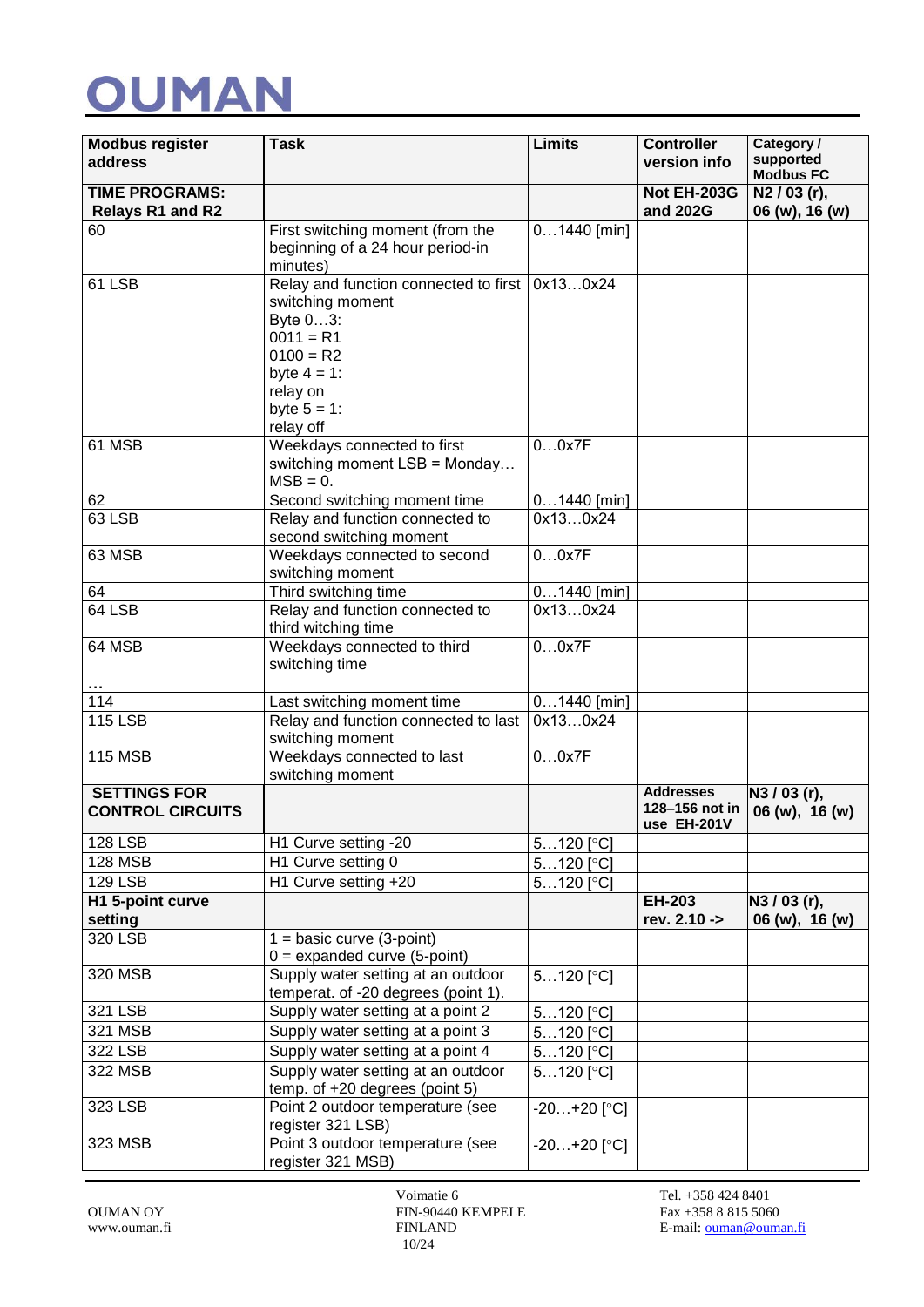| <b>Modbus register</b><br>address | <b>Task</b>                                           | <b>Limits</b>             | <b>Controller</b><br>version info | Category /<br>supported |
|-----------------------------------|-------------------------------------------------------|---------------------------|-----------------------------------|-------------------------|
|                                   |                                                       |                           |                                   | <b>Modbus FC</b>        |
| continue                          |                                                       |                           | <b>Addresses 128</b>              | N3 / 03 (r),            |
| <b>SETTINGS FOR</b>               |                                                       |                           | $-156$ , not in<br>use EH-201V    | 06 (w),                 |
| <b>CONTROL CIRCUITS</b>           |                                                       |                           |                                   | 16 (w)                  |
| 324 LSB                           | Point 4 outdoor temperature (see<br>register 322 LSB) | $-20+20$ [°C]             |                                   |                         |
| 324 MSB                           | Curve's parallel shift                                |                           |                                   |                         |
| <b>129 MSB</b>                    | H1 Supply water minimum                               | $595$ [ $^{\circ}$ C]     |                                   |                         |
| <b>130 LSB</b>                    | H1 Supply water maximum                               | $5125$ [°C]               |                                   |                         |
| <b>130 MSB</b>                    | H1 Amount of drop                                     | $035$ [ $^{\circ}$ C]     |                                   |                         |
| <b>131 LSB</b>                    | H1 Amount of pre-increase                             | $015$ [°C]                |                                   |                         |
| <b>131 MSB</b>                    | H1 Room compensation ratio                            | $07$ [ $^{\circ}$ C]      |                                   |                         |
| $132$ LSB                         | H1 Supply wat. freeze protect limit 0                 | 520 $[°C]$                |                                   |                         |
| <b>132 MSB</b>                    | H1 Supply water freeze protect                        | 1050 $[°C]$               |                                   |                         |
|                                   | limit-20                                              |                           |                                   |                         |
| <b>133 LSB</b>                    | H1 Return water lower limit 0                         | 520 <sup>[°</sup> C]      |                                   |                         |
| <b>133 MSB</b>                    | H1 Return water lower limit -20                       | 1050 $[°C]$               |                                   |                         |
| <b>134 LSB</b>                    | H1 Return water maximum                               | 2595 <sup>[°</sup> C]     |                                   |                         |
| <b>134 MSB</b>                    | H1 Quantity of drop according to the                  | $0$ -10 $[°C]$            |                                   |                         |
|                                   | exhaust fan                                           |                           |                                   |                         |
| <b>135 LSB</b>                    | H1 Autumn drying temperature level                    | $015$ [ $^{\circ}$ C]     |                                   |                         |
| <b>135 MSB</b>                    | H1 Wind/ E compensation lower limit                   | $0100$ [%]                | E-comp: EH-<br>203 v.2.17->       |                         |
| <b>136 LSB</b>                    | H1 Wind/E compensation upper limit                    | $0100$ [%]                | E-comp: EH-<br>203 v.2.17->       |                         |
| <b>136 MSB</b>                    | H1 Sun compensation lower limit                       | $0100$ [%]                | Removed EH-                       |                         |
| <b>137 LSB</b>                    | H1 Sun compensation upper limit                       | $0100$ [%]                | 203 v.2.17-><br>Removed EH-       |                         |
|                                   |                                                       |                           | 203 v.2.17->                      |                         |
| <b>137 MSB</b>                    | H1 Outdoor temperature delay time                     | $010$ [h]                 |                                   |                         |
| <b>138 LSB</b>                    | H1 Room temperature delay time                        | $\overline{0}$ 2.0 [h]    |                                   |                         |
|                                   |                                                       | (0.5 h step)              |                                   |                         |
| <b>138 MSB</b>                    | H1 Actuator selection:                                | 03                        |                                   |                         |
|                                   | $0 = 3$ -point control<br>$1 = 0-10 V$                |                           |                                   |                         |
|                                   | 2 = 2-10 V                                            |                           |                                   |                         |
|                                   | $3 = 230$ V actuator                                  |                           |                                   |                         |
| <b>139 LSB</b>                    | H1 Control allowed = $0/$ prohibited =                | 01                        |                                   |                         |
|                                   | 1 after pump stop limit                               |                           |                                   |                         |
| <b>139 MSB</b>                    | H1 Pre-increase time                                  | $05$ [h]                  |                                   |                         |
| <b>140 LSB</b>                    | H1 Wind/E compensation ratio                          | $-77$ [°C]                | E-comp: EH-<br>203 v.2.17->       |                         |
| <b>140 MSB</b>                    | H1 Sun compensation ratio                             | $07$ [°C]                 | Removed EH-<br>203 v.2.17->       |                         |
| <b>141 LSB</b>                    | H1 Supply water alarm limit                           | $175$ [°C]                |                                   |                         |
| <b>141 MSB</b>                    | Not in use                                            |                           |                                   |                         |
| 142                               | Not in use                                            |                           |                                   |                         |
| 143                               | H1 room temperature setting                           | $5.045.0$ [°C]            |                                   |                         |
| 144                               | H1 P-area                                             | 10300 [°C]                |                                   |                         |
| 145                               | H1 I-area                                             | $5300$ [s]                |                                   |                         |
| 146                               | H1 D-area                                             | $010.0$ [s]               |                                   |                         |
| 147                               | H1 actuator drive time                                | $5300$ [s]                |                                   |                         |
| 148                               | H2 room temperature setting                           | $5.045.0$ [ $^{\circ}$ C] | Not EH-201L                       |                         |
| 149                               | H <sub>2</sub> P-area                                 | 10300 <sup>[°</sup> C]    | Not EH-201L                       |                         |

Voimatie 6 Tel. +358 424 8401 OUMAN OY FIN-90440 KEMPELE Fax +358 8 815 5060 11/24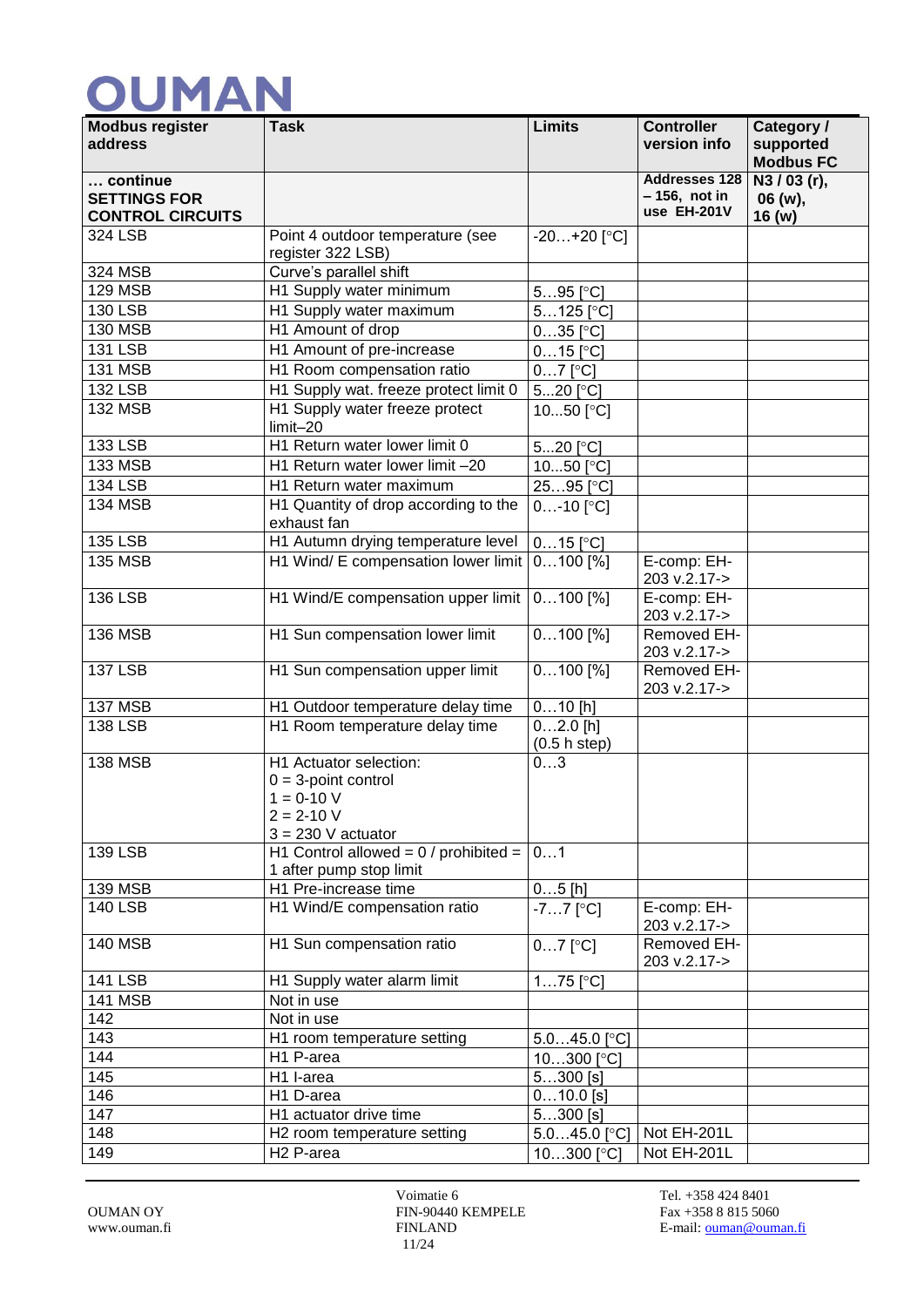| <b>Modbus register</b><br>address                          | <b>Task</b>                                                                       | <b>Limits</b>           | <b>Controller</b><br>version info                                | Category /<br>supported<br><b>Modbus FC</b> |
|------------------------------------------------------------|-----------------------------------------------------------------------------------|-------------------------|------------------------------------------------------------------|---------------------------------------------|
| continue<br><b>SETTINGS FOR</b><br><b>CONTROL CIRCUITS</b> |                                                                                   |                         | <b>Addresses</b><br>$128 - 156$ not<br>in use EH-<br><b>201V</b> | N3 / 03 (r),<br>06 (w), 16 (w)              |
| 150                                                        | H <sub>2</sub> I-time                                                             | $5300$ [s]              | Not EH-201L                                                      |                                             |
| 151                                                        | H <sub>2</sub> D-time                                                             | $\overline{0}$ 10.0 [s] | Not EH-201L                                                      |                                             |
| 152                                                        | H2 actuator drive time                                                            | $\overline{5}300$ [s]   | Not EH-201L                                                      |                                             |
| 153                                                        | Not in use                                                                        |                         |                                                                  |                                             |
| 154                                                        | Not in use                                                                        |                         |                                                                  |                                             |
| 155                                                        | Exhaust gas maximum limit                                                         | 150300 [°C]             | EH-203<br>v1.22-v.2.10                                           |                                             |
| 156                                                        | Exhaust gas minimum limit                                                         | $10150$ [ $^{\circ}$ C] | EH-203<br>v1.22-v.2.10                                           |                                             |
| <b>Contents of addresses</b><br>157-171 in EH-203          |                                                                                   |                         | <b>EH-203</b>                                                    |                                             |
| <b>157 LSB</b>                                             | H <sub>2</sub> Curve setting -20                                                  | $5120$ [ $^{\circ}$ C]  |                                                                  |                                             |
| <b>157 MSB</b>                                             | H <sub>2</sub> Curve setting 0                                                    | $5120$ [ $^{\circ}$ C]  |                                                                  |                                             |
| <b>158 LSB</b>                                             | H2 Curve setting +20                                                              | $5120$ [ $^{\circ}$ C]  |                                                                  |                                             |
| H2, 5-point curve<br>setting                               |                                                                                   |                         | EH-203<br>rev. 2.10 ->                                           | N3 / 03 (r),<br>06 (w), 16 (w)              |
| 325 LSB                                                    | $1 = basic curve (3-point)$                                                       |                         |                                                                  |                                             |
|                                                            | $0 =$ expanded curve (5-point)                                                    |                         |                                                                  |                                             |
| 325 MSB                                                    | Supply water setting at an outdoor<br>temperature of -20 degrees (point<br>$1$ ). | $5120$ [ $^{\circ}$ C]  |                                                                  |                                             |
| 326 LSB                                                    | Supply water setting at a point 2                                                 | $5120$ [ $^{\circ}$ C]  |                                                                  |                                             |
| 326 MSB                                                    | Supply water setting at a point 3                                                 | $5120$ [ $^{\circ}$ C]  |                                                                  |                                             |
| 327 LSB                                                    | Supply water setting at a point 4                                                 | $5120$ [ $^{\circ}$ C]  |                                                                  |                                             |
| 327 MSB                                                    | Supply water setting at an outdoor<br>temperature of +20 degrees (point<br>5)     | $5120$ [°C]             |                                                                  |                                             |
| 328 LSB                                                    | Point 2 outdoor temperature (see<br>register 326 LSB)                             | $-20+20$ [°C]           |                                                                  |                                             |
| <b>328 MSB</b>                                             | Point 3 outdoor temperature (see<br>register 326 MSB)                             | $-20+20$ [°C]           |                                                                  |                                             |
| 329 LSB                                                    | Point 4 outdoor temperature (see<br>register 327 LSB)                             | $-20+20$ [°C]           |                                                                  |                                             |
| 329 MSB                                                    | Curve's parallel shift                                                            |                         |                                                                  |                                             |
| <b>Settings for H2 control</b><br>circuit continue         |                                                                                   |                         |                                                                  |                                             |
| <b>158 MSB</b>                                             | H2 Supply water minimum                                                           | $595$ [ $^{\circ}$ C]   |                                                                  |                                             |
| <b>159 LSB</b>                                             | H2 Supply water maximum                                                           | $5125$ [ $^{\circ}$ C]  |                                                                  |                                             |
| <b>159 MSB</b>                                             | H2 Amount of drop                                                                 | $035$ [ $^{\circ}$ C]   |                                                                  |                                             |
| <b>160 LSB</b>                                             | H2 Amount of pre-increase                                                         | $015$ [°C]              |                                                                  |                                             |
| <b>160 MSB</b>                                             | H2 Supply water freeze protect limit<br>0                                         | $520$ [°C]              |                                                                  |                                             |
| <b>161 LSB</b>                                             | H2 Supply water freeze protect limit<br>-20                                       | 1050 $[°C]$             |                                                                  |                                             |
| <b>161 MSB</b>                                             | H2 Autumn drying temperature level                                                | $015$ [ $^{\circ}$ C]   |                                                                  |                                             |
| <b>162 LSB</b>                                             | H2 Room compensation ratio                                                        | $07$ [°C]               |                                                                  |                                             |
| $\overline{16}$ 2 MSB                                      | H2 Wind/E compensation lower limit                                                | $0100$ [%]              | E comp. EH-<br>203 v. 2.17                                       |                                             |

Voimatie 6 Tel. +358 424 8401<br>FIN-90440 KEMPELE Fax +358 8 815 5060 OUMAN OY FIN-90440 KEMPELE 12/24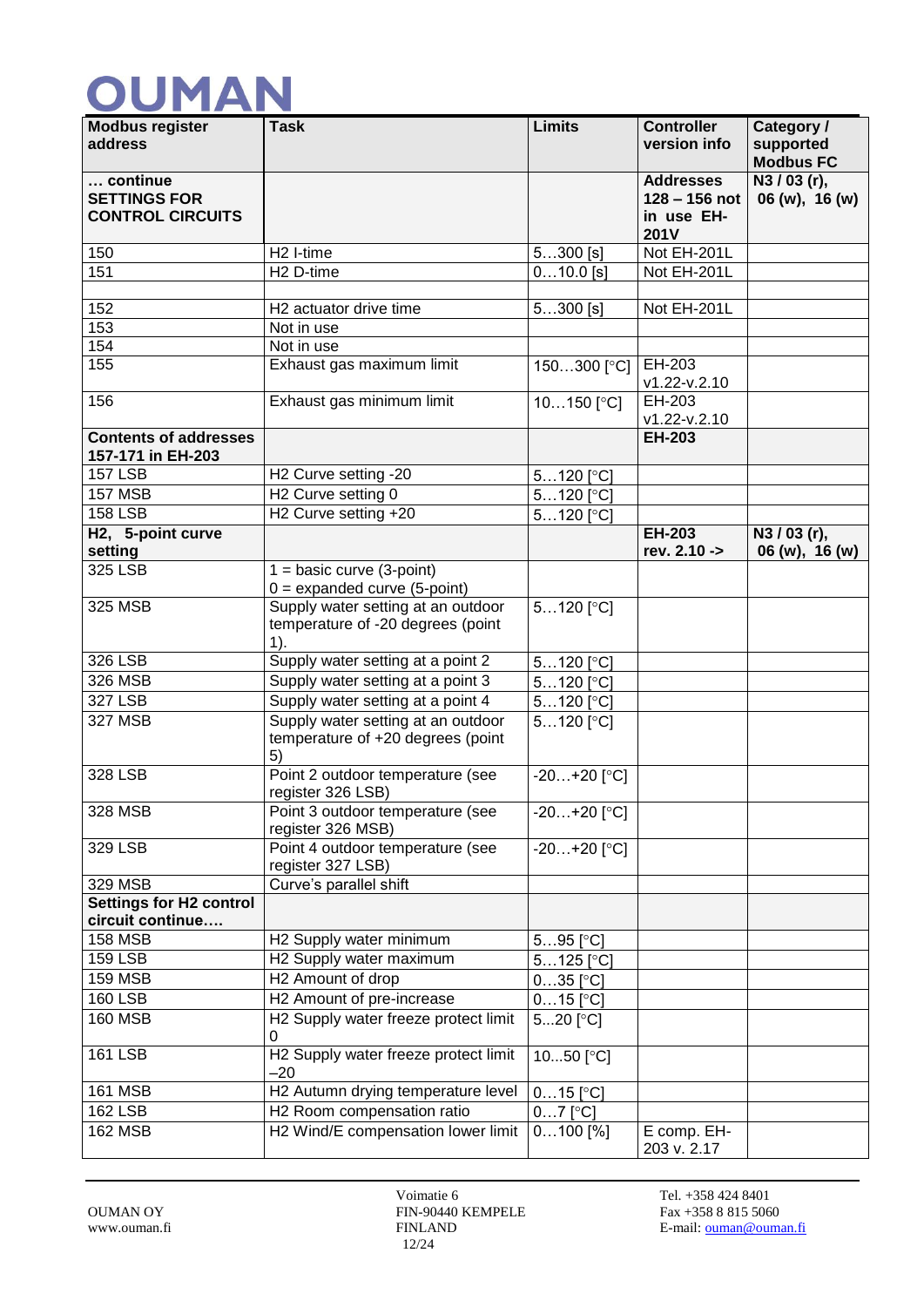| <b>Modbus register</b><br>address                   | <b>Task</b>                                                                                                | <b>Limits</b>                 | <b>Controller</b><br>version info | Category /<br>supported<br><b>Modbus FC</b> |
|-----------------------------------------------------|------------------------------------------------------------------------------------------------------------|-------------------------------|-----------------------------------|---------------------------------------------|
| <b>163 LSB</b>                                      | H2 Wind/E compensation upper limit                                                                         | $0100$ [%]                    | E comp. EH-<br>203 v. 2.17        |                                             |
| $163$ MSB                                           | H2 Sun compensation lower limit                                                                            | $0100$ [%]                    | Removed EH-<br>203 v.2.17         |                                             |
| <b>164 LSB</b>                                      | H2 Sun compensation upper limit                                                                            | $0100$ [%]                    | Removed EH-<br>203 v.2.17         |                                             |
| <b>164 MSB</b>                                      | H2 Outdoor temperature delay time                                                                          | $010$ [h]                     |                                   |                                             |
| <b>165 LSB</b>                                      | H2 Room temperature delay time                                                                             | $02.0$ [h] $(0.5)$<br>h step) |                                   |                                             |
| <b>165 MSB</b>                                      | H2 Actuator selection:<br>$0 = 3$ -point control<br>$1 = 0-10 V$<br>$2 = 2 - 10 V$<br>$3 = 230$ V actuator | 03                            |                                   |                                             |
| <b>Contents of addresses</b><br>157-171 in EH-203   |                                                                                                            |                               | EH-203                            |                                             |
| <b>166 LSB</b>                                      | H2 Control allowed = $0/$ prohibited =<br>1 after pump stop limit                                          | 01                            |                                   |                                             |
| <b>166 MSB</b>                                      | H <sub>2</sub> Pre-increase time                                                                           | $05$ [h]                      |                                   |                                             |
| <b>167 LSB</b>                                      | H2 Wind/ E compensation ratio                                                                              | $07$ [°C]                     | E comp. v.<br>$2.17 - >$          |                                             |
| <b>167 MSB</b>                                      | H2 Sun compensation ratio                                                                                  | $\overline{0}$ 7 [°C]         | Removed<br>$v.2.17 ->$            |                                             |
| <b>168 LSB</b>                                      | H2 Supply water alarm limit                                                                                | $175$ [ $^{\circ}$ C]         |                                   |                                             |
| <b>168 MSB</b>                                      | Not in use                                                                                                 |                               |                                   |                                             |
| <b>169 LSB</b>                                      | Not in use                                                                                                 |                               |                                   |                                             |
| <b>169 MSB</b>                                      | Burner start-up limit                                                                                      | $595$ [ $^{\circ}$ C]         | EH-203 v1.22<br>onward            |                                             |
| <b>170 LSB</b>                                      | <b>Burner hysteresis</b>                                                                                   | $110$ [ $^{\circ}$ C]         | EH-203 v1.22<br>onward            |                                             |
| <b>170 MSB</b>                                      | Electric heater start-up limit                                                                             | $595$ [ $^{\circ}$ C]         | EH-203 v1.22<br>onward            |                                             |
| <b>171 LSB</b>                                      | Electric heater hysteresis                                                                                 | $110$ [ $^{\circ}$ C]         | EH-203 v1.22<br>onward            |                                             |
| <b>171 MSB</b>                                      | Exhaust gas temperature<br>measurement alarm delay                                                         | $06$ [min]                    | EH-203 v1.22<br>onward            |                                             |
| <b>Contents of addresses</b><br>157-171 in EH-201L. | Addresses not mentioned are not<br>in use                                                                  |                               | <b>EH-201L</b>                    |                                             |
| <b>157 LSB</b>                                      | Full effect geothermal heating<br>setting                                                                  | $555$ [ $^{\circ}$ C]         |                                   |                                             |
| <b>157 MSB</b>                                      | Full effect geothermal heating<br>hysteresis (measurement 10)                                              | $310$ [ $^{\circ}$ C]         |                                   |                                             |
| <b>158 LSB</b>                                      | Limited effect geothermal heating<br>setting                                                               | $570$ [ $^{\circ}$ C]         |                                   |                                             |
| <b>158 MSB</b>                                      | Limited effect geothermal heating<br>hysteresis (measurement 10)                                           | $35$ [ $^{\circ}$ C]          |                                   |                                             |
| <b>159 LSB</b>                                      | Limited effect geothermal heating<br>hysteresis (measurement 9)                                            | $\overline{3}10$ [°C]         |                                   |                                             |
| <b>159 MSB</b>                                      | Min. temp. of limited effect<br>geothermal heating accumulator's<br>bottom part                            | $3055$ [ $^{\circ}$ C]        |                                   |                                             |
| <b>169 MSB</b>                                      | Burner start-up limit                                                                                      | $595$ [ $^{\circ}$ C]         | EH-201L<br>v1.30 onward           |                                             |
| <b>170 LSB</b>                                      | <b>Burner hysteresis</b>                                                                                   | $110$ [ $^{\circ}$ C]         | EH-201L                           |                                             |

Voimatie 6 Tel. +358 424 8401 OUMAN OY FIN-90440 KEMPELE Fax +358 8 815 5060 13/24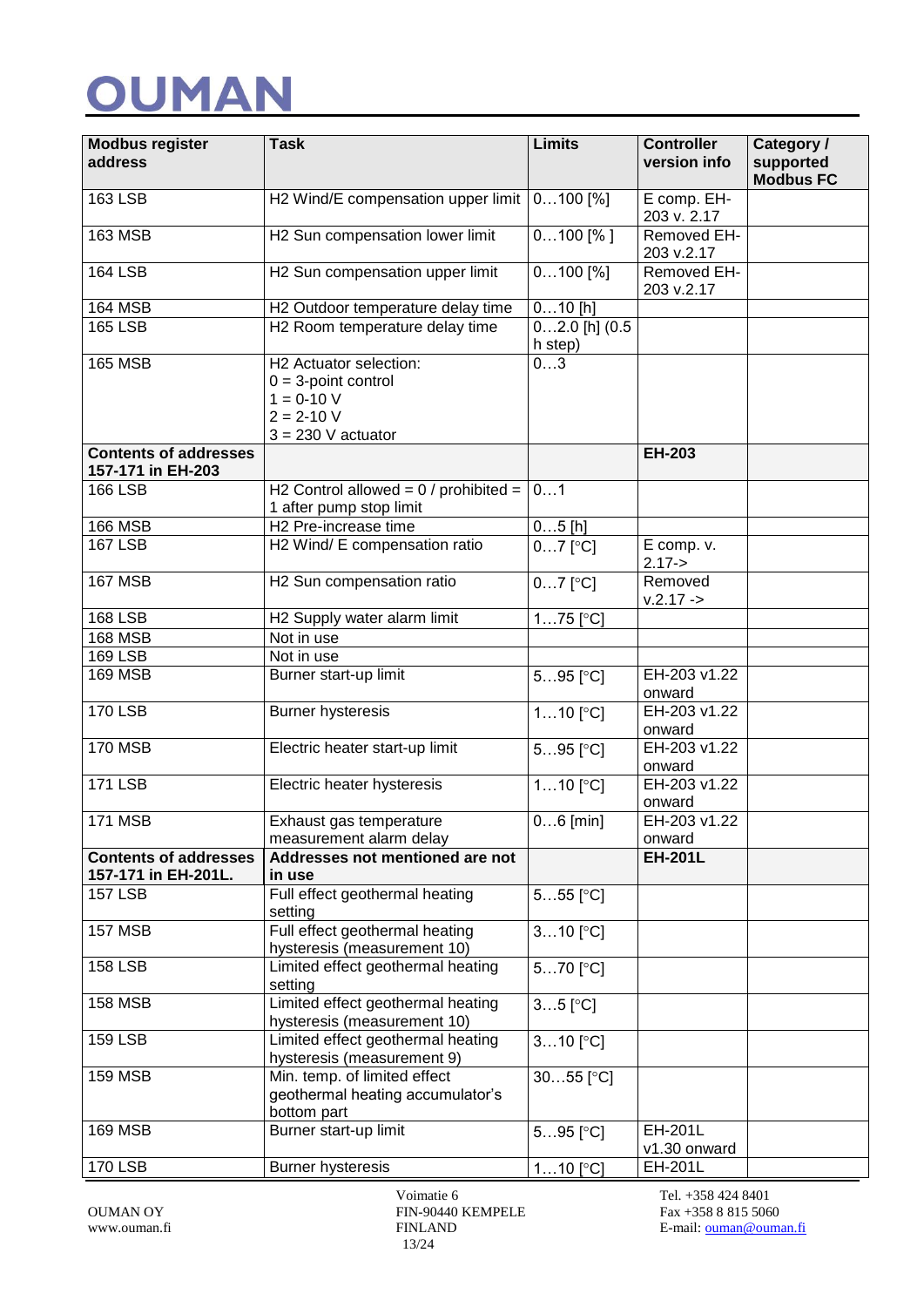|                                |                                |                           | v1.30 onward   |
|--------------------------------|--------------------------------|---------------------------|----------------|
| <b>170 MSB</b>                 | Electric heater start-up limit | $595$ [°C]                | EH-201L        |
|                                |                                |                           | v1.30 onward   |
| <b>171 LSB</b>                 | Electric heater hysteresis     | $110$ [ $^{\circ}$ C]     | <b>EH-201L</b> |
|                                |                                |                           | v1.30 onward   |
| <b>171 MSB</b>                 | Exhaust gas temperature        | $06$ [min]                | <b>EH-201L</b> |
|                                | measurement alarm delay        |                           | v1.30 onward   |
| <b>Settings for HW circuit</b> |                                |                           |                |
| 172                            | HW Temperature setting         | $5.095.0$ [ $^{\circ}$ C] | Not EH-201L    |
| 173                            | HW Amount of increase          | $025$ [ $^{\circ}$ C]     | Not EH-201L    |

| <b>Modbus register</b><br>address | <b>Task</b>                                       | <b>Limits</b>          | <b>Controller</b><br>version info | Category /<br>supported<br><b>Modbus FC</b> |
|-----------------------------------|---------------------------------------------------|------------------------|-----------------------------------|---------------------------------------------|
| continue                          |                                                   |                        |                                   |                                             |
| <b>Settings for HW circuit</b>    |                                                   |                        |                                   |                                             |
| 174                               | HW Alarm limit                                    | 65120 <sup>[°</sup> C] | Not EH-201L                       |                                             |
| 175                               | <b>HW Anticipate</b>                              | 50250 <sup>[°</sup> C] | Not EH-201L                       |                                             |
| 176                               | HW P-area                                         | 10300 [°C]             | Not EH-201L                       |                                             |
| 177                               | HW I-time                                         | $5300$ [s]             | Not EH-201L                       |                                             |
| 178                               | HW D-time                                         | $010.0$ [s]            | Not EH-201L                       |                                             |
| 179                               | HW Actuator selection:                            | 03                     | Not EH-201L                       |                                             |
|                                   | $0 = 3$ -point control                            |                        |                                   |                                             |
|                                   | $1 = 0-10 V$                                      |                        |                                   |                                             |
|                                   | $2 = 2 - 10 V$                                    |                        |                                   |                                             |
|                                   | $3 = 230$ V actuator                              |                        |                                   |                                             |
| 180                               | HW Actuator drive time                            | $\overline{5}$ 300 [s] | Not EH-201L                       |                                             |
| 181                               | HW quick run [%]                                  | $0100$ [%]             | Not EH-201L                       |                                             |
| 182                               | HW Alarm delay time                               | $012$ [10s],           | Not EH-201L                       |                                             |
|                                   |                                                   | (0120 s)               |                                   |                                             |
| 183                               | HW supply water alarm limit                       | $175$ [ $^{\circ}$ C]  | Not EH-201L                       |                                             |
| 184                               | Not in use                                        |                        |                                   |                                             |
| 185                               | Not in use                                        |                        |                                   |                                             |
| <b>CONFIGURATION OF</b>           |                                                   |                        |                                   | N6/03(r)                                    |
| <b>MEASUREMENTS</b>               |                                                   |                        |                                   |                                             |
| <b>186 LSB</b>                    | Empty                                             |                        |                                   |                                             |
| <b>186 MSB</b>                    | Outdoor temperature:                              | 012                    |                                   |                                             |
|                                   | $010$ = Local channel                             |                        |                                   |                                             |
|                                   | $11 = LON$                                        |                        |                                   |                                             |
|                                   | $12 = Not in use$                                 |                        |                                   |                                             |
| <b>187 LSB</b>                    | H1 Supply water                                   | 012, not 11            |                                   |                                             |
| <b>187 MSB</b>                    | H1 Room temperature                               | 012                    |                                   |                                             |
| <b>188 LSB</b>                    | H1 Return                                         | $012$ , not 11         |                                   |                                             |
| <b>188 MSB</b>                    | Domestic hot water                                | 012, not 11            |                                   |                                             |
| <b>189 LSB</b>                    | Domestic hot water anticipate                     | 012, not 11            |                                   |                                             |
| <b>189 MSB</b>                    | H2 Supply water                                   | 012, not 11            |                                   |                                             |
| <b>190 LSB</b>                    | H <sub>2</sub> Room temperature                   | 012                    |                                   |                                             |
| <b>190 MSB</b>                    | EH-203: Measurement 6 (free text)                 | $012$ , not 11         |                                   |                                             |
|                                   | EH-201/L: Measurement 3 (free text)               |                        |                                   |                                             |
|                                   | EH-201/V: Measurement 4 (free                     |                        |                                   |                                             |
| 191 LSB                           | text)                                             |                        |                                   |                                             |
| <b>191 MSB</b>                    | Measurement 10 (free text)<br>Wind/ E measurement | $012$ , not 11<br>012  | E comp.EH-                        |                                             |
|                                   |                                                   |                        | 203 v. 2.17                       |                                             |
| <b>192 LSB</b>                    | Sun measurement/Pressure                          | 012                    | EH-203                            |                                             |
|                                   |                                                   |                        | $v. 2.0 ->$                       |                                             |
| <b>192 MSB</b>                    | Not in use                                        |                        |                                   |                                             |
|                                   |                                                   |                        |                                   |                                             |

Voimatie 6 Tel. +358 424 8401 OUMAN OY FIN-90440 KEMPELE Fax +358 8 815 5060 14/24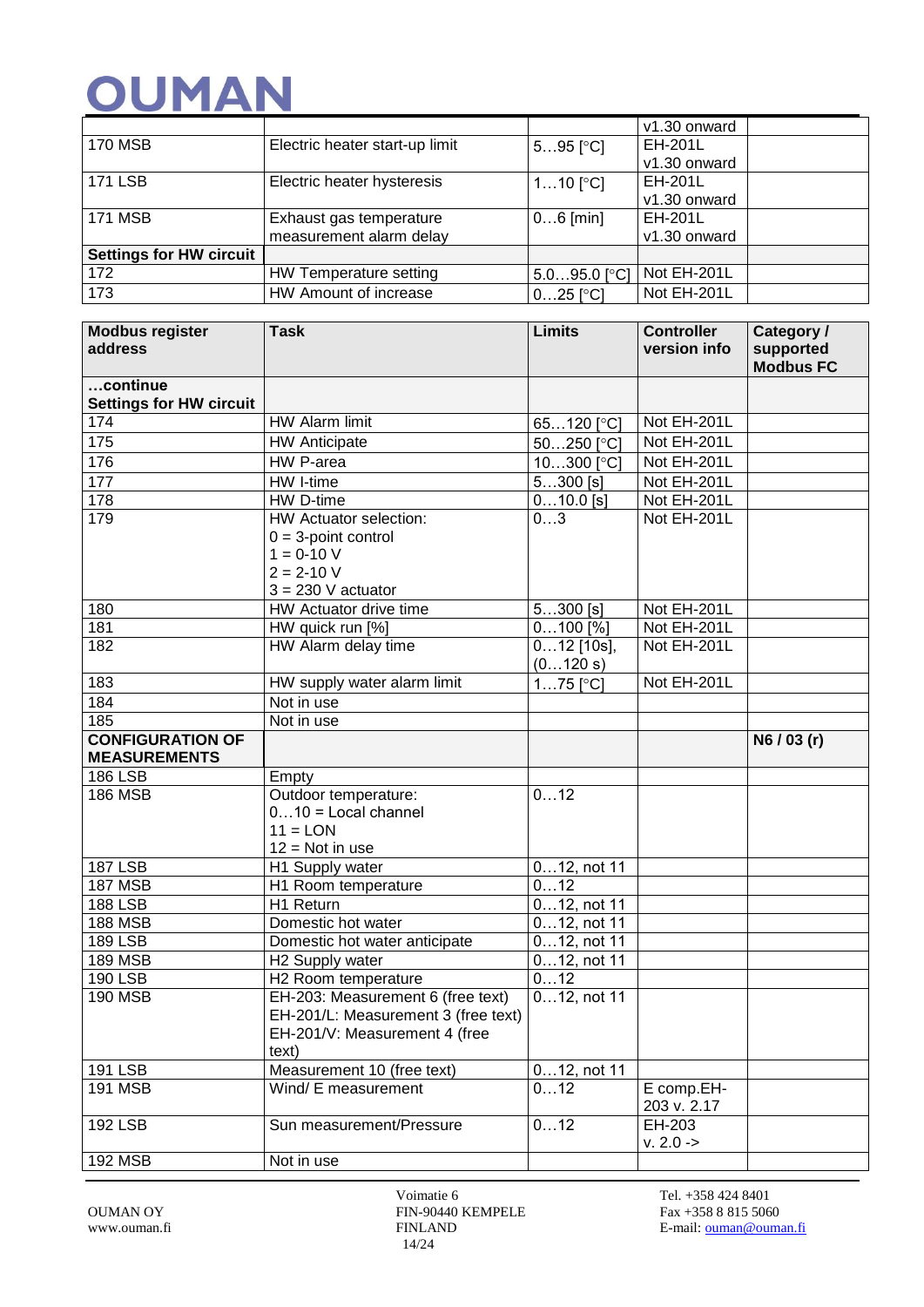| <b>Modbus register</b><br>address                | <b>Task</b>                                                   | <b>Limits</b>         | <b>Controller</b><br>version info | Category /<br>supported<br><b>Modbus FC</b> |
|--------------------------------------------------|---------------------------------------------------------------|-----------------------|-----------------------------------|---------------------------------------------|
| 193 LSB                                          | Not in use                                                    |                       |                                   |                                             |
| <b>193 MSB</b>                                   | Measurement 11 (free text)                                    | $012$ , not 11        |                                   |                                             |
| 194 LSB                                          | Measurement 9 (free text)                                     | $012$ , not 11        |                                   |                                             |
| <b>194 MSB</b>                                   | KL energy measurement:                                        | 02, 11, 99            |                                   |                                             |
|                                                  | $02$ = Digital input                                          |                       |                                   |                                             |
|                                                  | $11 = LON$                                                    |                       |                                   |                                             |
|                                                  | $99 = Not in use$                                             |                       |                                   |                                             |
| <b>195 LSB</b>                                   | Facility water consumption<br>measurement:                    | 02, 11, 99            |                                   |                                             |
|                                                  | $02$ = Digital input                                          |                       |                                   |                                             |
|                                                  | $11 =$ LON                                                    |                       |                                   |                                             |
|                                                  | $99 = Not in use$                                             |                       |                                   |                                             |
| <b>195 MSB</b>                                   | Exhaust gas temperature                                       | $012$ , not 11        | EH-203 v1.22                      |                                             |
|                                                  | measurement                                                   |                       | and EH-201L                       |                                             |
|                                                  |                                                               |                       | v1.20 onward                      |                                             |
| <b>196 LSB</b>                                   | Energy meter connected                                        | 01                    | EH-203                            |                                             |
|                                                  | $(0=no, 1=yes)$                                               |                       |                                   |                                             |
| <b>196 MSB</b>                                   |                                                               |                       |                                   |                                             |
| <b>CONFIGURATION OF</b><br><b>DIGITAL INPUTS</b> |                                                               |                       |                                   | N6 / 03 (r),<br>06 (w), 16 (w)              |
| 197                                              | $bit3bit0 = Input1$                                           |                       |                                   |                                             |
|                                                  | $bit7bit4 = Input2$                                           |                       |                                   |                                             |
|                                                  | $bit11bit8 = Input3$                                          |                       |                                   |                                             |
|                                                  | bit12bit15 not in use                                         |                       |                                   |                                             |
|                                                  | $0000 =$ Alarm transfer                                       |                       |                                   |                                             |
|                                                  | 0001 = EF:speed $\frac{1}{2}$ , 2/2                           |                       |                                   |                                             |
|                                                  | $0010$ = Home/Away switch                                     |                       |                                   |                                             |
|                                                  | (201/V: HW temperature increase)                              |                       |                                   |                                             |
|                                                  | $0011$ = Pump run information                                 |                       |                                   |                                             |
|                                                  | $0100 =$ District heating energy                              |                       |                                   |                                             |
|                                                  | reading                                                       |                       |                                   |                                             |
|                                                  | $0101$ = District heating water                               |                       |                                   |                                             |
|                                                  | reading                                                       |                       |                                   |                                             |
|                                                  | $0110$ = Facility water consumption<br>reading                |                       |                                   |                                             |
| <b>GENERAL SETTINGS</b>                          |                                                               |                       |                                   | N6 / 03 (r),                                |
|                                                  |                                                               |                       |                                   | 06 (w), 16 (w)                              |
| 198                                              | Amount of energy corresponding to                             | 0100 [kWh]            | Before v1.30                      |                                             |
|                                                  | the energy meter's 1-pulse                                    | $025.0$ [kWh]         | Starting at                       |                                             |
|                                                  |                                                               |                       | v1.30                             |                                             |
| 199                                              | Amount of water corresponding to<br>the water meter's 1-pulse | $0100$ [I]            |                                   |                                             |
| 200                                              | District heating maximum output                               | 0999 [kW]             |                                   |                                             |
|                                                  | limit [kW]                                                    |                       |                                   |                                             |
| 201                                              | Pump stop limit [C]                                           | $550$ [ $^{\circ}$ C] |                                   |                                             |
| <b>202 LSB</b>                                   | Relay 1:                                                      |                       | Burner control                    |                                             |
|                                                  | $0 = Not in use$                                              |                       | (8) EH203                         |                                             |
|                                                  | $1 = Time control$                                            |                       | v1.22 and                         |                                             |
|                                                  | $2 = Not allowed$                                             |                       | EH-201L                           |                                             |
|                                                  | $3 = Not allowed$<br>$4 = 3$ -point control                   |                       | v1.30 onward                      |                                             |
|                                                  | 5 = Pump control (summer stop)                                |                       | Geothermal                        |                                             |
|                                                  | $6 = Time/outdoor$ temperature                                |                       | heating $(9,10)$                  |                                             |

Voimatie 6 Tel. +358 424 8401 OUMAN OY FIN-90440 KEMPELE Fax +358 8 815 5060 15/24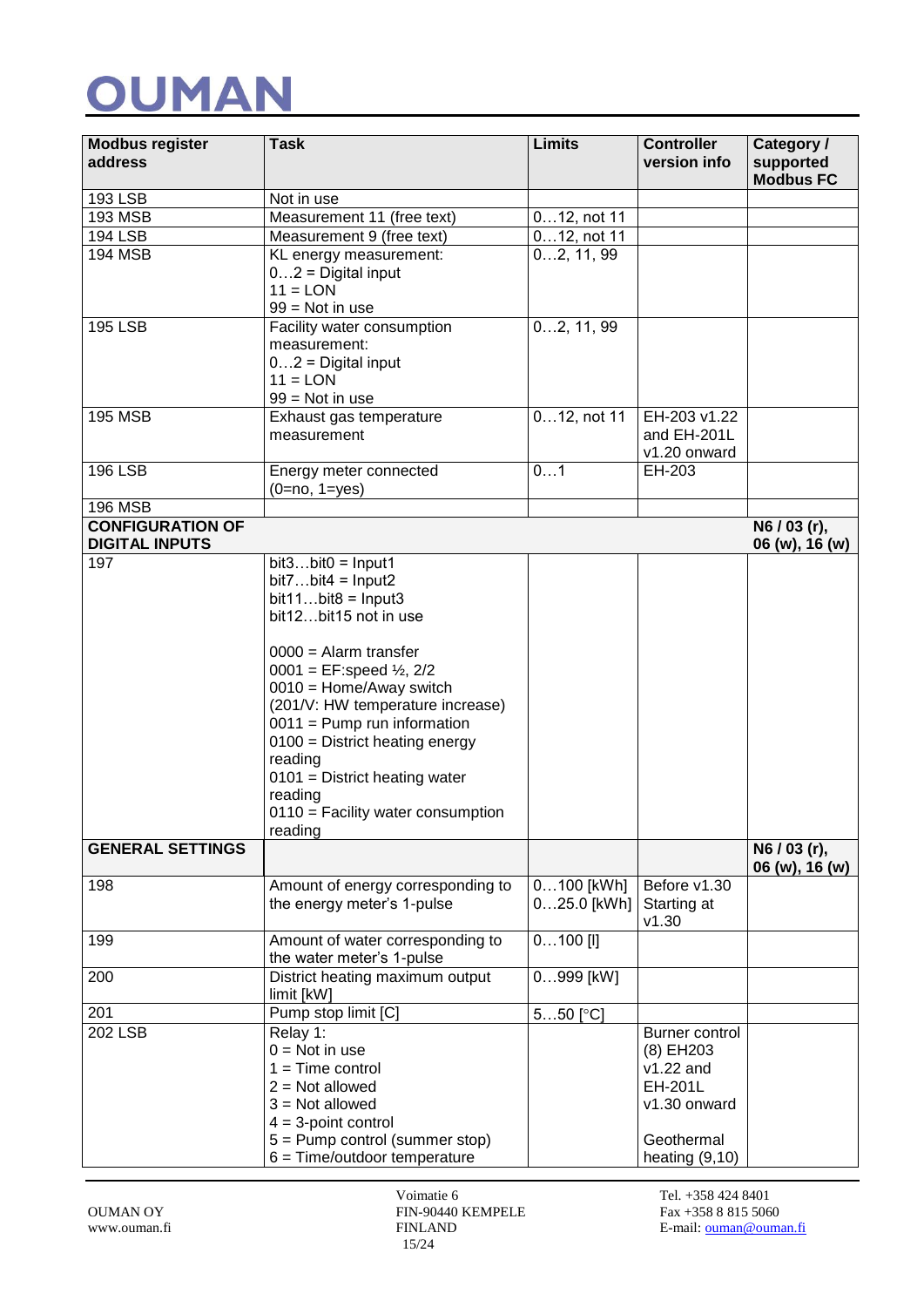

|                         | control                                                 |                       | <b>EH-201L</b>    |                           |
|-------------------------|---------------------------------------------------------|-----------------------|-------------------|---------------------------|
|                         | $7 =$ Temperature controlled                            |                       |                   |                           |
|                         | $8 =$ Burner control                                    |                       |                   |                           |
|                         | $9$ = Full effect geothermal heating                    |                       |                   |                           |
|                         | $10 =$ Limited effect geothermal                        |                       |                   |                           |
|                         | heating                                                 |                       |                   |                           |
| <b>Modbus register</b>  | <b>Task</b>                                             | <b>Limits</b>         | <b>Controller</b> | Category /                |
| address                 |                                                         |                       | version info      | supported                 |
|                         |                                                         |                       |                   | <b>Modbus FC</b>          |
| continue                |                                                         |                       |                   | $\overline{N6}$ / 03 (r), |
| <b>GENERAL SETTINGS</b> |                                                         |                       |                   | 06 (w), 16 (w)            |
| <b>202 MSB</b>          | Relay 2                                                 |                       | Electric          |                           |
|                         | $0 = Not in use$                                        |                       | resistance        |                           |
|                         | $1 = Time control$                                      |                       | control (8)       |                           |
|                         | $2 = Not allowed$                                       |                       | EH-203 v1.22      |                           |
|                         | $3$ = Parallel pump                                     |                       | and EH-201L       |                           |
|                         | $4 = 3$ -point control                                  |                       | v1.30 onward      |                           |
|                         | $5 = Not allowed$                                       |                       |                   |                           |
|                         | $6 = Not allowed$                                       |                       | Compr.control     |                           |
|                         | $7 = Not allowed$                                       |                       | (11) EH-201L      |                           |
|                         | $8$ = Electric heater control                           |                       |                   |                           |
|                         | $11 =$ Compressor control in                            |                       |                   |                           |
|                         | geothermal heating                                      |                       |                   |                           |
| 203                     | Time interval for saving trend                          | $065565$ [s]          |                   |                           |
|                         | measurements [s]                                        |                       |                   |                           |
| 204                     | Measurement channels [1-11] saved                       | 00x07FF               |                   |                           |
|                         | in trends,                                              |                       |                   |                           |
| <b>205 LSB</b>          | $LSbit = channel 1$<br>Measurement 11 difference alarm  |                       |                   |                           |
|                         | limit                                                   | $175$ [ $^{\circ}$ C] |                   |                           |
| <b>205 MSB</b>          | Relay outdoor temperature control                       | $-3020$ [°C]          |                   |                           |
|                         | limit                                                   |                       |                   |                           |
| 206                     | Amount of water corresponding to                        | $025$ [I]             |                   |                           |
|                         | one pulse of domestic hot water                         | version 1.30 -        |                   |                           |
|                         |                                                         | >                     |                   |                           |
|                         |                                                         | $0100$ [I]            |                   |                           |
| 207                     | Lon sun measurement maximum                             | 0900                  |                   |                           |
|                         | limit in tens of luxes                                  | $[10$ lux],           |                   |                           |
|                         |                                                         | $(09000 \text{ lux})$ |                   |                           |
| 208                     | Lon sun measurement minimum                             | 0900                  |                   |                           |
|                         | limit in tens of luxes                                  | $[10$ lux],           |                   |                           |
|                         |                                                         | $(09000 \text{ lux})$ |                   |                           |
| 209                     | Lon wind measurement maximum                            | $010.0$ [m/s]         |                   |                           |
|                         | limit m/s                                               |                       |                   |                           |
| 210                     | Lon wind measurement minimum                            | $010.0$ [m/s]         |                   |                           |
|                         | limit m/s                                               |                       |                   |                           |
| 211 LSB                 | Supply water alarm delay time                           | $012$ [10min]         |                   |                           |
| 211 MSB                 | Control limit for temperat. controlled                  | $0100$ [°C]           |                   |                           |
|                         | relay                                                   |                       |                   |                           |
| EH-203 v2.0 new         |                                                         |                       |                   |                           |
| registers:              |                                                         |                       |                   |                           |
| 280 MSB                 | Pump 1 mechanical control                               | 0,16,32               | EH203 2.0 ->      | N7/03                     |
|                         | $(0 = auto, 16 = On, 32 = Off)$                         |                       |                   | (r),06(w),16(w)           |
| <b>280 LSB</b>          | Pump 2 mechanical control                               | 0,16,32               | EH203 2.0 ->      | N7/03                     |
| 281 LSB                 | $(0 = auto, 16 = On, 32 = Off)$<br>Pressure measurement | $016,0$ bar           | EH203 2.0 ->      | (r),06(w),16(w)<br>N7/03  |
|                         | measurement area                                        |                       |                   | (r),06(w),16(w)           |
| 281 MSB                 | Threshold value of the pressure                         | $010,0$ bar           | EH203 2.0 ->      | N7/03                     |
|                         |                                                         |                       |                   |                           |

Voimatie 6 Tel. +358 424 8401 OUMAN OY FIN-90440 KEMPELE Fax +358 8 815 5060 16/24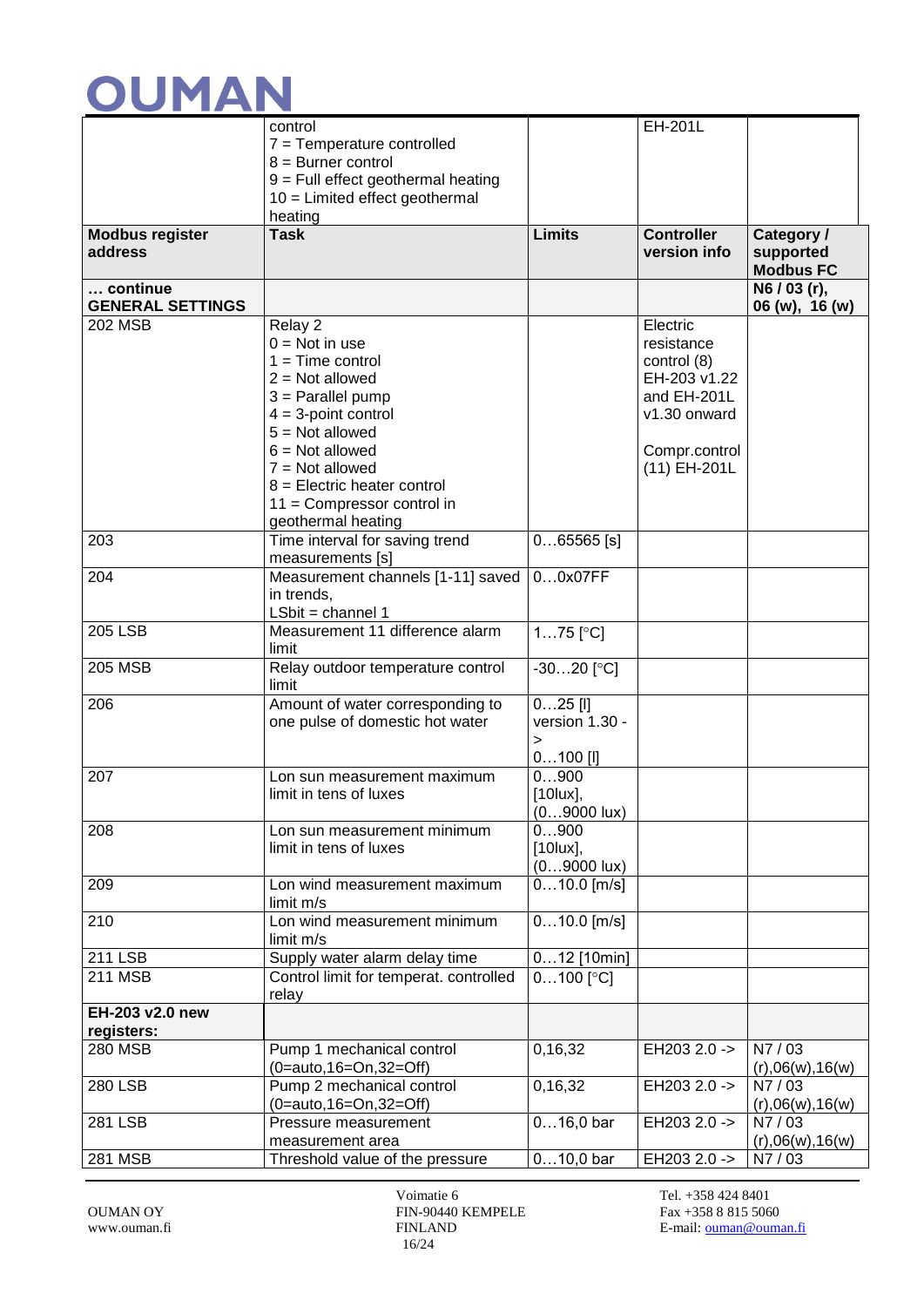|                                            | measurement's upper limit alarm                              |               |                                   | (r),06(w),16(w)                   |
|--------------------------------------------|--------------------------------------------------------------|---------------|-----------------------------------|-----------------------------------|
| <b>282 LSB</b>                             | Threshold value of the pressure                              | $010,0$ bar   | EH203 2.0 ->                      | N7/03                             |
|                                            | measurement's fill alarm                                     |               |                                   | (r),06(w),16(w)                   |
| <b>282 MSB</b>                             | Threshold value of the pressure                              | $010,0$ bar   | EH203 2.0 ->                      | N7/03                             |
|                                            | measurement's leakage alarm                                  |               |                                   | (r),06(w),16(w)                   |
| <b>Modbus register</b><br>address          | <b>Task</b>                                                  | <b>Limits</b> | <b>Controller</b><br>version info | Category /<br>supported           |
|                                            |                                                              |               |                                   | <b>Modbus FC</b>                  |
| continue                                   |                                                              |               |                                   | $\overline{\text{N6}}$ / 03 (r),  |
| EH-203 v2.0 new                            |                                                              |               |                                   | 06 (w), 16 (w)                    |
| registers:                                 |                                                              |               |                                   |                                   |
| 283 LSB                                    | Length of the consumption alarm's                            | $099$ min     | EH203 2.0 ->                      | N7/03                             |
|                                            | control period                                               |               |                                   | (r),06(w),16(w)                   |
| 283 MSB                                    | Pump 2 type (0=Backup pump,                                  | 02            | EH203 2.0 ->                      | N7/03                             |
| <b>284 LSB</b>                             | 1=DHW pump, 2=Alternate pump)<br>Pump 1 indication mode      | 01            | EH203 2.0 ->                      | (r),06(w),16(w)<br>N7/03          |
|                                            | (0=overcurrent protection, 1=running                         |               |                                   | (r),06(w),16(w)                   |
|                                            | mode)                                                        |               |                                   |                                   |
| <b>284 MSB</b>                             | Pump 2 indication mode                                       |               | EH203 2.0 ->                      | N7/03                             |
|                                            | (0=overcurrent protection, 1=running                         |               |                                   | (r),06(w),16(w)                   |
|                                            | mode)                                                        |               |                                   |                                   |
| 285 LSB                                    | Reporting day for energy                                     | 031           | EH203 2.0 ->                      | N7/03                             |
|                                            | measurement data<br>$0 = not in use$                         |               |                                   | (r),06(w),16(w)                   |
| <b>CONTROL CIRCUIT</b>                     |                                                              |               |                                   |                                   |
| <b>OPERATION MODE</b><br><b>AND MANUAL</b> |                                                              |               |                                   |                                   |
| <b>CONTROL</b>                             |                                                              |               |                                   |                                   |
| 340                                        | H1 circuit operation mode                                    | 05            | Modbus-200                        | N5/03 (r), 06                     |
|                                            | $0 =$ Automatic                                              |               | $2.12 -$                          | $(w)$ , 16 $(w)$                  |
|                                            | $1 =$ Continuous day                                         |               |                                   |                                   |
|                                            | $2 =$ Continuous night                                       |               |                                   |                                   |
|                                            | $3 =$ Stand-by                                               |               |                                   |                                   |
|                                            | 4 = Manual control, mechanical                               |               |                                   |                                   |
|                                            | 5 = Manual control, electric                                 |               |                                   |                                   |
| 341                                        | H2 circuit operation mode<br>$0 =$ Automatic                 | 05            | Modbus-200<br>$2.12 - 5$          | N5/03 (r), 06<br>$(w)$ , 16 $(w)$ |
|                                            | $1 =$ Continuous day                                         |               |                                   |                                   |
|                                            | $2 =$ Continuous night                                       |               |                                   |                                   |
|                                            | $3 =$ Stand-by                                               |               |                                   |                                   |
|                                            | 4 = Manual control, mechanical                               |               |                                   |                                   |
|                                            | 5 = Manual control, electric                                 |               |                                   |                                   |
| 342                                        | HW circuit operation mode                                    | 0, 4, 5       | Modbus-200                        | N5/03 (r), 06                     |
|                                            | $0 =$ Automatic                                              |               | $2.12 - 5$                        | $(w)$ , 16 $(w)$                  |
|                                            | 4 = Manual control, mechanical                               |               |                                   |                                   |
| 212                                        | 5 = Manual control, electric<br>$bit3bit0 = H1$              |               |                                   | N5 / 03 (r), 06                   |
|                                            | $bit7bit4 = H2$                                              |               |                                   | $(w)$ , 16 $(w)$                  |
|                                            | $bit11bit8 = HW$                                             |               |                                   |                                   |
|                                            |                                                              |               |                                   |                                   |
|                                            | $0000 =$ Automatic                                           |               |                                   |                                   |
|                                            | $0001$ = Continuous day (not HW)                             |               |                                   |                                   |
|                                            | 0010 = Continuous night (not HW)                             |               |                                   |                                   |
|                                            | $0011 =$ Stand-by (not HW)                                   |               |                                   |                                   |
|                                            | 0100 = Manual control, mechanical                            |               |                                   |                                   |
|                                            | 0101 = Manual control, electric                              |               |                                   |                                   |
|                                            | $0110$ = No increases (HW)<br>0111 = Continuous inrease (HW) |               |                                   |                                   |
|                                            |                                                              |               |                                   |                                   |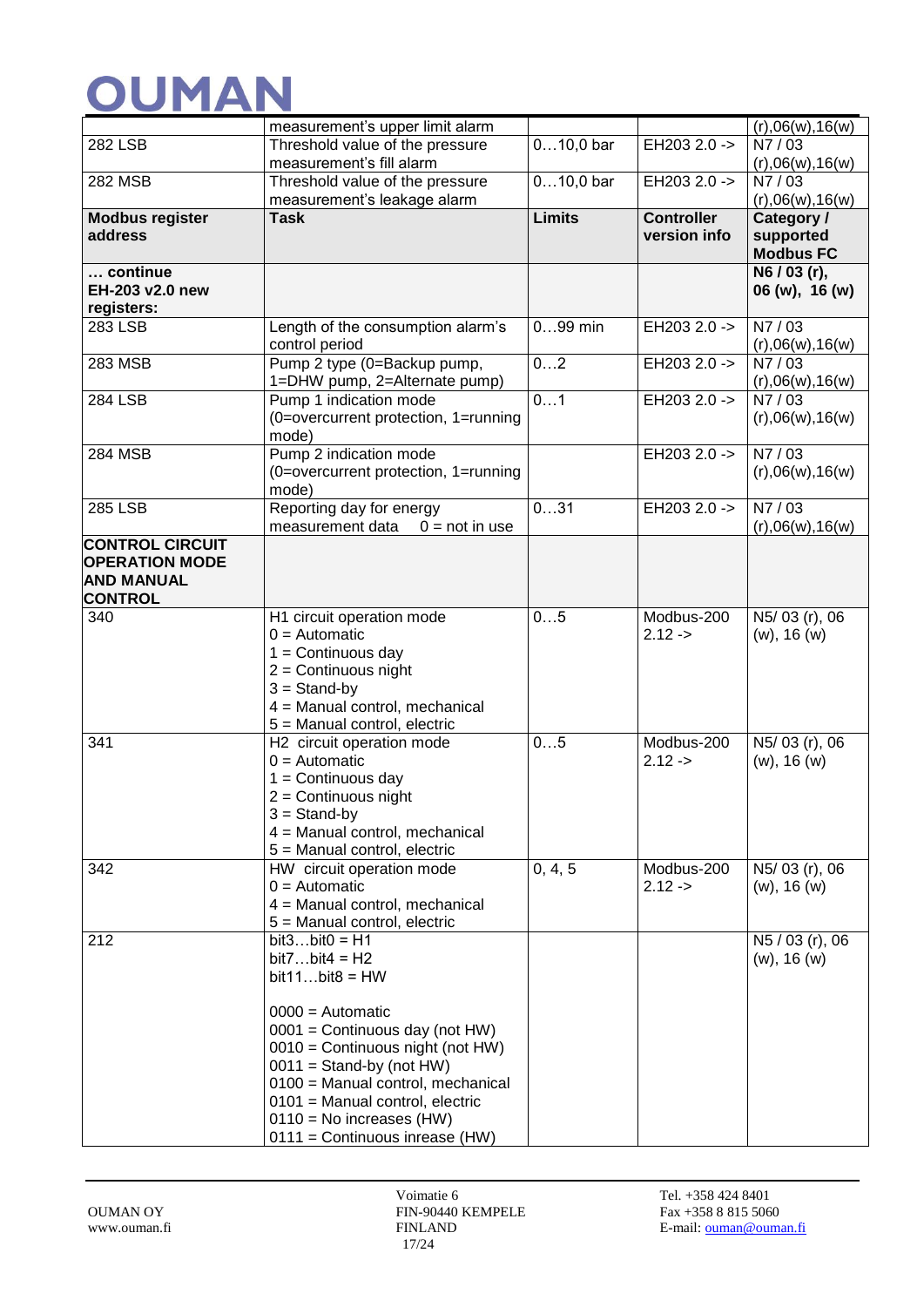

| <b>Modbus register</b><br>address                                                        | <b>Task</b>                                                                                                                                                                                                                                                                                                                                                                                                                                                                                                                                            | Limits                                | <b>Controller</b><br>version info                                                          | Category /<br>supported<br><b>Modbus FC</b> |
|------------------------------------------------------------------------------------------|--------------------------------------------------------------------------------------------------------------------------------------------------------------------------------------------------------------------------------------------------------------------------------------------------------------------------------------------------------------------------------------------------------------------------------------------------------------------------------------------------------------------------------------------------------|---------------------------------------|--------------------------------------------------------------------------------------------|---------------------------------------------|
| continue CONTROL<br><b>CIRCUIT OPERATION</b><br><b>MODE AND MANUAL</b><br><b>CONTROL</b> |                                                                                                                                                                                                                                                                                                                                                                                                                                                                                                                                                        |                                       |                                                                                            | N6 / 03 (r),<br>06 (w), 16 (w)              |
| 213                                                                                      | LSByte: Control circuit:<br>$0 = H1$<br>$1 = H2$<br>$2 = HW$<br>MSByte: Drive amount (position) DC                                                                                                                                                                                                                                                                                                                                                                                                                                                     | 02<br>0100 [%] or                     | Before                                                                                     | Nothing /<br>03 (r), 06 (w),<br>16(w)       |
|                                                                                          | (0-100 %) / Drive time 3-point-<br>$120+120$ s<br>MSByte: Drive amount in<br>percentage                                                                                                                                                                                                                                                                                                                                                                                                                                                                | $-120+120$<br>[s]<br>$-100100$<br>[%] | version EH-<br>203 v1.22<br>EH-203<br>v1.22, EH-<br>201L v1.30<br>onward:                  |                                             |
| <b>TIME CONTROL MODE</b><br>OF RELAYS                                                    |                                                                                                                                                                                                                                                                                                                                                                                                                                                                                                                                                        |                                       |                                                                                            | $\overline{N6 / 03}$ (r),                   |
| 214<br>215                                                                               | Relay 1:<br>bit0bit11: Timer time<br>bit12bit15: Relay control function:<br>$0 = Time$ control<br>$1 =$ Continuous ON<br>$2 =$ Continuous OFF<br>$3 =$ Timer ON<br>$4 =$ Timer OFF<br>ATTENTION! The relay must be<br>time controlled for this function to be<br>possible<br>Relay 2:<br>bit0bit11: Timer time<br>bit12bit15: Relay control function:<br>$0 = Time$ control<br>$1 =$ Continuous ON<br>$2 =$ Continuous OFF<br>$3 =$ Timer ON<br>$4 =$ Timer OFF<br>ATTENTION! The relay must be<br>time controlled for this function to be<br>possible | $0999$ min<br>04<br>0999 min<br>04    | EH-203 v1.30<br>and EH-201L<br>v1.30 onward<br>EH-203 v1.30<br>and EH-201L<br>v1.30 onward | 06 (w), 16 (w)                              |
| <b>SUPPLY WATER INFO</b>                                                                 |                                                                                                                                                                                                                                                                                                                                                                                                                                                                                                                                                        |                                       | <b>NOT EH-</b><br>201V                                                                     | P3/03(r),<br>04(r)                          |
| <b>216 LSB</b>                                                                           | H1 supply water corresponding with<br>the curve                                                                                                                                                                                                                                                                                                                                                                                                                                                                                                        | [°C]                                  |                                                                                            |                                             |
| 216 MSB                                                                                  | H1 room compensation effect                                                                                                                                                                                                                                                                                                                                                                                                                                                                                                                            | [°C]                                  |                                                                                            |                                             |
| <b>217 LSB</b>                                                                           | H1 wind/E compensation effect                                                                                                                                                                                                                                                                                                                                                                                                                                                                                                                          | [°C]                                  | E-comp. EH-<br>203 v.2.17->                                                                |                                             |
| $217 \overline{\text{MSB}}$                                                              | H1 sun/S compensation effect                                                                                                                                                                                                                                                                                                                                                                                                                                                                                                                           | [°C]                                  | S-comp. EH-<br>203 v.2.17->                                                                |                                             |
| <b>218 LSB</b>                                                                           | H1 reduced mode/temperature drop<br>clock program effect                                                                                                                                                                                                                                                                                                                                                                                                                                                                                               | [°C]                                  |                                                                                            |                                             |
| 218 MSB                                                                                  | H1 pre-increase effect                                                                                                                                                                                                                                                                                                                                                                                                                                                                                                                                 | [°C]                                  |                                                                                            |                                             |
| 219 LSB                                                                                  | H1 autumn drying effect                                                                                                                                                                                                                                                                                                                                                                                                                                                                                                                                | $\lceil \circ C \rceil$               |                                                                                            |                                             |
| 219 MSB                                                                                  | H1 outdoor temperature delay effect                                                                                                                                                                                                                                                                                                                                                                                                                                                                                                                    | [°C]                                  |                                                                                            |                                             |
| <b>220 LSB</b>                                                                           | EF 1/2 speed effect                                                                                                                                                                                                                                                                                                                                                                                                                                                                                                                                    | [°C]                                  |                                                                                            |                                             |

Voimatie 6 Tel. +358 424 8401 OUMAN OY FIN-90440 KEMPELE Fax +358 8 815 5060 18/24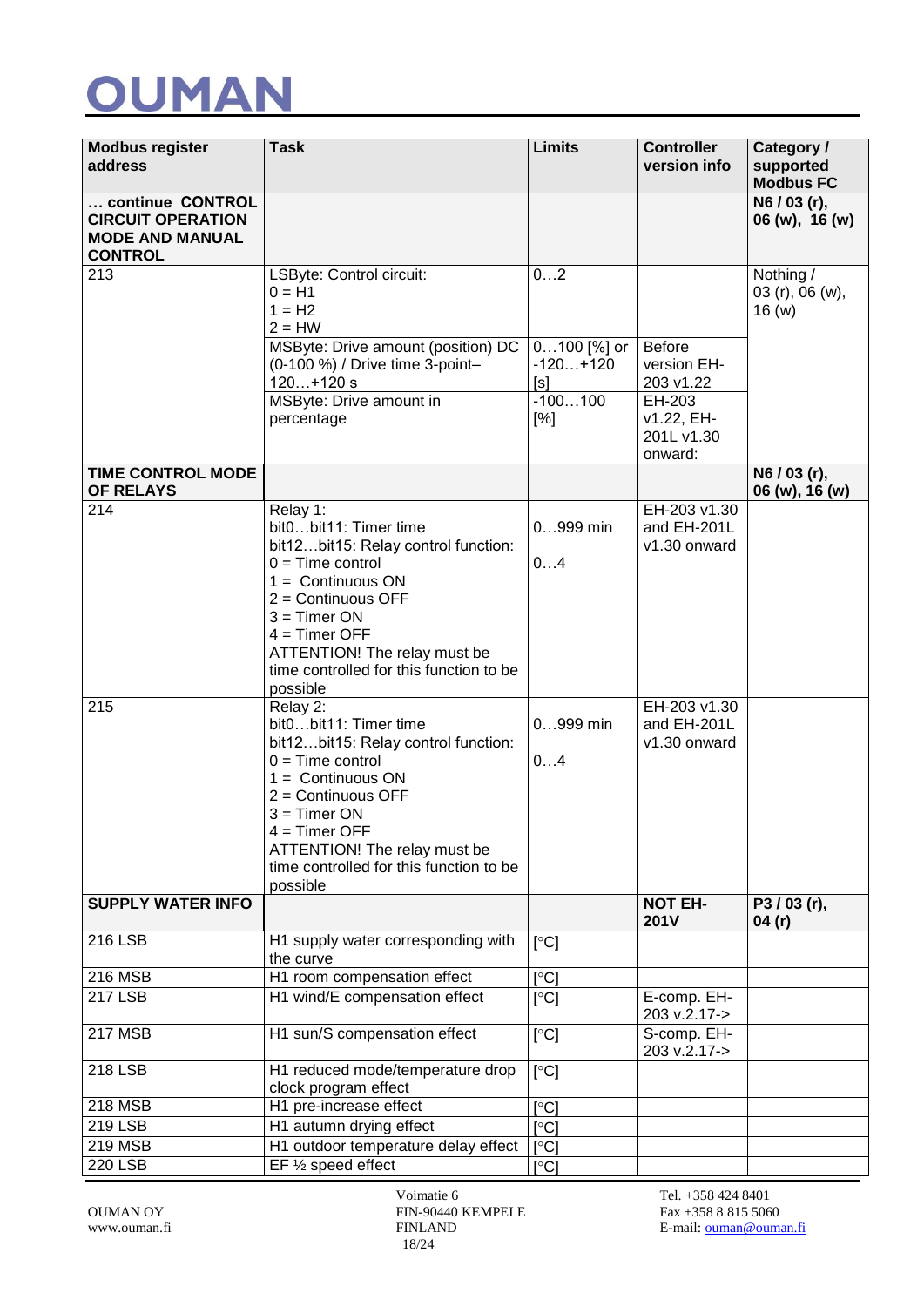| <b>Modbus register</b><br>address    | <b>Task</b>                                              | <b>Limits</b>                | <b>Controller</b><br>version info | Category /<br>supported<br><b>Modbus FC</b> |
|--------------------------------------|----------------------------------------------------------|------------------------------|-----------------------------------|---------------------------------------------|
| continue<br><b>SUPPLY WATER INFO</b> |                                                          |                              | <b>NOT EH-</b><br><b>201V</b>     | P3/03(r),<br>04(r)                          |
| <b>220 MSB</b>                       | H1 max. limit effect                                     | $\lceil$ °C                  |                                   |                                             |
| <b>221 LSB</b>                       | H1 min. limit effect                                     | $\mathsf{C}^{\circ}$         |                                   |                                             |
| <b>221 MSB</b>                       | H <sub>1</sub> return water limit effect                 | $\mathsf{I}^\circ\mathsf{C}$ |                                   |                                             |
| <b>222 LSB</b>                       | H1 DH output limit effect                                | $\lceil$ °Cl                 |                                   |                                             |
| <b>222 MSB</b>                       | Not in use                                               |                              |                                   |                                             |
| 223 LSB                              | H1 supply water setting                                  | $\lceil$ °C]                 |                                   |                                             |
| <b>223 MSB</b>                       | H2 supply water corresponding with<br>the curve          | $\lceil$ °C]                 | Not EH-201L                       |                                             |
| <b>224 LSB</b>                       | H2 room compensation effect                              | $\lceil \circ C \rceil$      | Not EH-201L                       |                                             |
| <b>224 MSB</b>                       | H2 wind/ E compensation effect                           | [°C]                         | E comp. EH-<br>203 v.2.17->       |                                             |
| <b>225 LSB</b>                       | H2 sun compensation effect<br>(H2 s compensation effect) | [°C]                         | S-comp. only<br>EH-203<br>v.2.17  |                                             |
| <b>225 MSB</b>                       | H2 reduced mode/temperature drop<br>clock program effect | $\lceil$ <sup>o</sup> Cl     | Not EH-201L                       |                                             |
| <b>226 LSB</b>                       | H2 pre-increase effect                                   | $\lceil$ °Cl                 | Not EH-201L                       |                                             |
| <b>226 MSB</b>                       | H2 autumn drying effect                                  | $\lceil$ °C]                 | Not EH-201L                       |                                             |
| <b>227 LSB</b>                       | H2 outdoor temperature delay effect                      | $\lceil$ °C                  | Not EH-201L                       |                                             |
| <b>227 MSB</b>                       | H <sub>2</sub> max. limit effect                         | $\lceil \text{°C} \rceil$    | Not EH-201L                       |                                             |
| <b>228 LSB</b>                       | H2 min. limit effect                                     | $\lceil$ °C                  | Not EH-201L                       |                                             |
| <b>228 MSB</b>                       | Not in use                                               |                              |                                   |                                             |
| <b>229 LSB</b>                       | H2 supply water setting                                  | $\lceil$ °C]                 | Not EH-201L                       |                                             |
| <b>229 MSB</b>                       | Not in use                                               |                              |                                   |                                             |
| 230 LSB                              | Not in use                                               |                              |                                   |                                             |
| 230 MSB                              | Not in use                                               |                              |                                   |                                             |
| <b>ANALOG</b><br><b>MEASUREMENTS</b> |                                                          |                              |                                   |                                             |
| 231                                  | Outdoor temperature, output                              | $-50.00$<br>+50.00 [°C]      |                                   | P3/<br>03 (r), 04 (r)                       |
| 232                                  | H1 supply water                                          | 0130.00<br>[°C]              |                                   | P2/<br>03 (r), 04 (r)                       |
| 233                                  | H1 room temperature, output                              | $060.00$ [°C]                |                                   | P3/<br>03 (r), 04 (r)                       |
| 234                                  | H1 return                                                | 0130.00<br>$\lceil$ °Cl      |                                   | P3/<br>03 $(r)$ , 04 $(r)$                  |
| 235                                  | Domestic hot water                                       | 0130.00<br>$\lceil$ °C]      |                                   | P1/<br>03 (r), 04 (r)                       |
| 236                                  | Domestic hot water anticipate                            | $060.00$ [°C]                |                                   | $\overline{P1/}$<br>03 (r), 04 (r)          |
| 237                                  | H <sub>2</sub> supply water                              | 0130.00<br>$\lceil$ °C]      |                                   | P2/<br>03 (r), 04 (r)                       |
| 238                                  | Measurement 6, output<br>Measurement 3, output           | $060.00$ [°C]                | EH-203<br>EH-201L                 | P3/<br>03 (r), 04 (r)                       |
| 239                                  | Measurement 9, output                                    | 0130.00<br>$\lceil$ °C]      |                                   | P3/<br>03 (r), 04 (r)                       |
| 240                                  | Measurement 10, output                                   | 0130.00<br>[°C]              |                                   | P3/<br>03 (r), 04 (r)                       |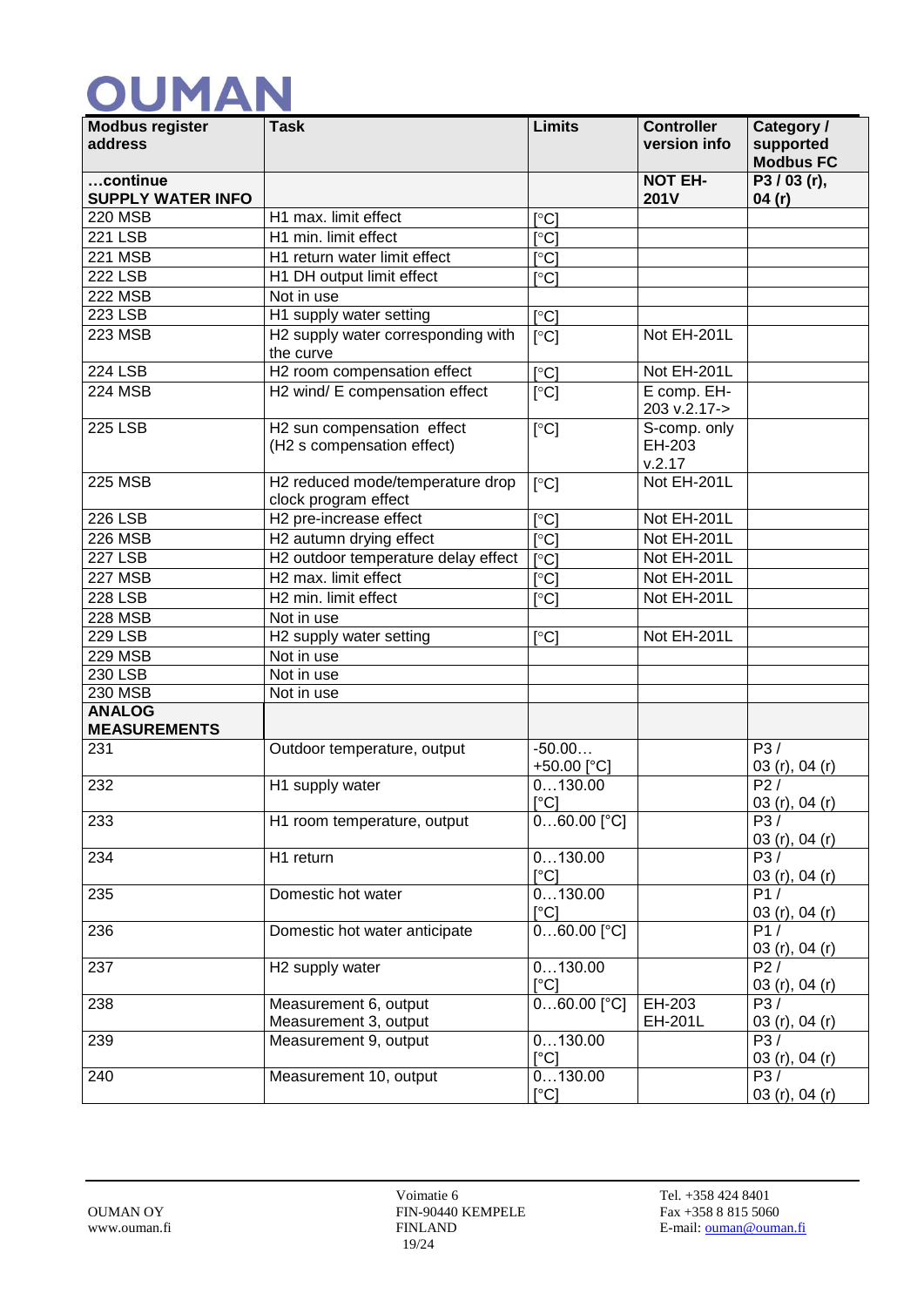| <b>Modbus register</b><br>address | <b>Task</b>                                                                                                                                                                                                                                                                                                                                                                                                                                                                                                                                                        | <b>Limits</b>                           | <b>Controller</b>            | Category /                    |
|-----------------------------------|--------------------------------------------------------------------------------------------------------------------------------------------------------------------------------------------------------------------------------------------------------------------------------------------------------------------------------------------------------------------------------------------------------------------------------------------------------------------------------------------------------------------------------------------------------------------|-----------------------------------------|------------------------------|-------------------------------|
|                                   |                                                                                                                                                                                                                                                                                                                                                                                                                                                                                                                                                                    |                                         | version info                 | supported<br><b>Modbus FC</b> |
| continue ANALOG                   |                                                                                                                                                                                                                                                                                                                                                                                                                                                                                                                                                                    |                                         | <b>NOT EH-</b>               | P3/03(r),                     |
| <b>MEASUREMENTS</b>               |                                                                                                                                                                                                                                                                                                                                                                                                                                                                                                                                                                    |                                         | 201V                         | 04(r)<br>P3/                  |
| 241                               | Measurement 11, output                                                                                                                                                                                                                                                                                                                                                                                                                                                                                                                                             | 0130.00<br>$\lceil$ °C]                 |                              | 03 (r), 04 (r)                |
| 242                               | H1-valve position info                                                                                                                                                                                                                                                                                                                                                                                                                                                                                                                                             | $0100$ [%]                              |                              | P2/                           |
|                                   |                                                                                                                                                                                                                                                                                                                                                                                                                                                                                                                                                                    |                                         |                              | 03 (r), 04 (r)                |
| 243                               | H2- valve position info                                                                                                                                                                                                                                                                                                                                                                                                                                                                                                                                            | $0100$ [%]                              |                              | P27                           |
| 244                               | HW- valve position info                                                                                                                                                                                                                                                                                                                                                                                                                                                                                                                                            | $0100$ [%]                              |                              | 03 (r), 04 (r)<br>P1/         |
|                                   |                                                                                                                                                                                                                                                                                                                                                                                                                                                                                                                                                                    |                                         |                              | 03 (r), 04 (r)                |
| 245                               | Yesterday's average temperature                                                                                                                                                                                                                                                                                                                                                                                                                                                                                                                                    |                                         |                              | N5/<br>03 (r), 04 (r)         |
| 246                               | Average temperature of the day<br>before last                                                                                                                                                                                                                                                                                                                                                                                                                                                                                                                      |                                         |                              | N5/<br>03 $(r)$ , 04 $(r)$    |
| EH203 v2.0 new                    |                                                                                                                                                                                                                                                                                                                                                                                                                                                                                                                                                                    |                                         |                              |                               |
| registers:                        |                                                                                                                                                                                                                                                                                                                                                                                                                                                                                                                                                                    |                                         |                              |                               |
| 290                               | <b>DH Supply</b>                                                                                                                                                                                                                                                                                                                                                                                                                                                                                                                                                   | $0130$ $\sqrt[\circ]{C}$                | EH203 2.0 ->                 | P3 / 03 (r)                   |
| 291                               | <b>DH Return</b>                                                                                                                                                                                                                                                                                                                                                                                                                                                                                                                                                   | $0130$ [ $^{\circ}$ C]                  | EH203 2.0 ->                 | P3 / 03 (r)                   |
| 292<br>$308 - 309$                | Network pressure measurement<br>DH Energy from the energy meter                                                                                                                                                                                                                                                                                                                                                                                                                                                                                                    | $016$ [bar]<br>0999999                  | EH203 2.0 -><br>EH203 2.0 -> | P3 / 03 (r)<br>P3 / 03 (r)    |
|                                   |                                                                                                                                                                                                                                                                                                                                                                                                                                                                                                                                                                    | [kWh]                                   |                              |                               |
| $310 - 311$                       | DH Water from the energy meter                                                                                                                                                                                                                                                                                                                                                                                                                                                                                                                                     | 0999999.99<br>$\text{[m}^3\text{]}$     | EH203 2.0 ->                 | P3/03(r)                      |
| <b>COUNTERS</b>                   |                                                                                                                                                                                                                                                                                                                                                                                                                                                                                                                                                                    |                                         |                              | P3/<br>03 (r), 04 (r)         |
| 247 and 248                       | DH Energy measurement, output                                                                                                                                                                                                                                                                                                                                                                                                                                                                                                                                      | 099999.9<br>[MWh]                       |                              |                               |
| 249 and 250                       | DH Water measurement, output                                                                                                                                                                                                                                                                                                                                                                                                                                                                                                                                       | 09999999.9<br>$\left[\text{m}^3\right]$ |                              |                               |
| 251 and 252                       | Facility water measurement, output                                                                                                                                                                                                                                                                                                                                                                                                                                                                                                                                 | 099999.9<br>$\text{Im}^3$               |                              |                               |
| <b>DIGITAL STATES</b>             |                                                                                                                                                                                                                                                                                                                                                                                                                                                                                                                                                                    |                                         |                              |                               |
| 253                               | $bit0 = Digital input 1 state$<br>$bit1 = Digital input 2 state$<br>$bit2 = Digital input 3 state$<br>$bit3 =$ Relay output 1 state<br>$(1 =$ relay activated)<br>$bit4 = Relay output 2 state$<br>$(1 =$ relay activated)<br>bit5 = Output inhibiting H1 $(1 = on)$<br>bit6bit8 Not in use<br>$bit9 = Category$ poll request N1<br>$bit10 = Category$ poll request N2<br>$bit11 = Category$ poll request N3<br>$bit12 = Category$ poll request N4<br>$bit13 = Category$ poll request N5<br>$bit14 = Category$ poll request N6<br>bit15 = Category poll request N7 |                                         |                              | P1/<br>03 (r), 04 (r)         |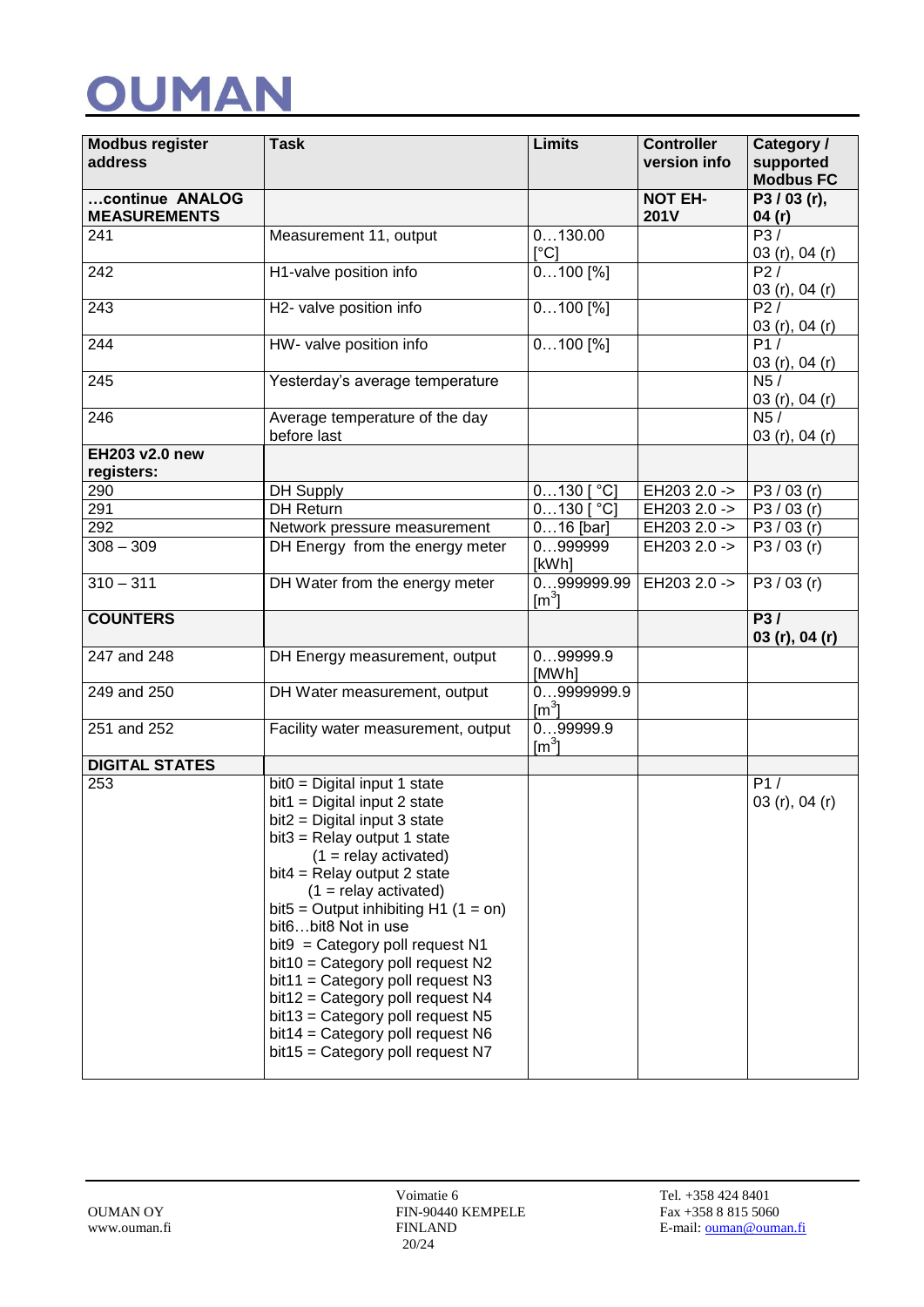| <b>Modbus register</b><br>address | Task                                                                                                                                                                                                                                                                                                                                                                                                                                                                                                                                                                                                                                                                                                                                                                                                                            | Limits | <b>Controller</b><br>version info                                                                                                              | Category /<br>supported<br><b>Modbus FC</b> |
|-----------------------------------|---------------------------------------------------------------------------------------------------------------------------------------------------------------------------------------------------------------------------------------------------------------------------------------------------------------------------------------------------------------------------------------------------------------------------------------------------------------------------------------------------------------------------------------------------------------------------------------------------------------------------------------------------------------------------------------------------------------------------------------------------------------------------------------------------------------------------------|--------|------------------------------------------------------------------------------------------------------------------------------------------------|---------------------------------------------|
| <b>ALARMS</b>                     |                                                                                                                                                                                                                                                                                                                                                                                                                                                                                                                                                                                                                                                                                                                                                                                                                                 |        |                                                                                                                                                |                                             |
| 272                               | General alarm<br>Bit $0 = A$ -general alarm<br>Bit $1 = B$ -general alarm                                                                                                                                                                                                                                                                                                                                                                                                                                                                                                                                                                                                                                                                                                                                                       |        |                                                                                                                                                |                                             |
|                                   | Function:                                                                                                                                                                                                                                                                                                                                                                                                                                                                                                                                                                                                                                                                                                                                                                                                                       |        |                                                                                                                                                |                                             |
|                                   | If a classified alarm is active the bit<br>mode is 1, otherwise it is 0. If a new<br>alarm is received when the general<br>alarm bit mode is already at 1, it<br>returns to 0 for 20 seconds before it<br>reverts back.                                                                                                                                                                                                                                                                                                                                                                                                                                                                                                                                                                                                         |        |                                                                                                                                                |                                             |
| 254                               | $0 = No$ alarms<br>bit0 = Sensor fault at channel $1(A)$<br>bit1 = Sensor fault at channel $2(A)$<br>bit2 = Sensor fault at channel $3$ (B)<br>bit3 = Sensor fault at channel $4(B)$<br>bit4 = Sensor fault at channel $5(A)$<br>bit5 = Sensor fault at channel $6(B)$<br>bit $6$ = Sensor fault at channel 7 (B)<br>bit7 = Sensor fault at channel $8(B)$<br>bit8 = Sensor fault at channel $9(B)$<br>bit9 = Sensor fault at channel $10$ (B)<br>bit10= Sensor fault at channel 11 (B)<br>bit11 = Freeze protect alarm H1 $(A)$<br>bit12 = Freeze protect alarm $H2(A)$<br>bit13= Dom. hot water overheat (B)<br>$bit14 = Pump stopped (A)$<br>EH.203 v.2.0-> pump 1 alarm (A)                                                                                                                                                 |        |                                                                                                                                                |                                             |
| 255                               | bit15 = External alarm dig input 1 (A)<br>bit0 = External alarm dig. input $2(A)$<br>bit1 = External alarm dig. input $3(A)$<br>bit2 = Freeze protect alarm H1<br>return water (A)<br>bit3 = Fault in LON sensor $(B)$<br>bit4 = $H1$ supply water alarm (B)<br>bit5 = $H2$ supply water alarm (B)<br>bit $6 = HW$ supply water alarm $(B)$<br>bit7 = Measurement 11 difference<br>alarm (B)<br>$bits =$ Exhaust temperature<br>maximum limit alarm (B)<br>$bit9 =$ Exhaust temperature<br>minimum limit alarm (B)<br>$bit10 = Ground liquid temperature$<br>minimum limit alarm (B)<br>bit11 = Pressure measurement,<br>upper limit alarm (B)<br>bit12 = Pressure measurement,<br>fill alarm (A)<br>bit13 = Pressure measurement,<br>lower limit alarm (A)<br>bit14 = Water consumption alarm(B)<br>bit15 = $pump 2$ alarm (A) |        | bit8 and 9:<br>EH-203<br>$v1.22$ and<br>EH-201L<br>v.1.30 onward<br>bit10:<br>EH-203 v.<br>1.22 onward<br>bit11-15:<br>EH-203 v. 2.0<br>onward |                                             |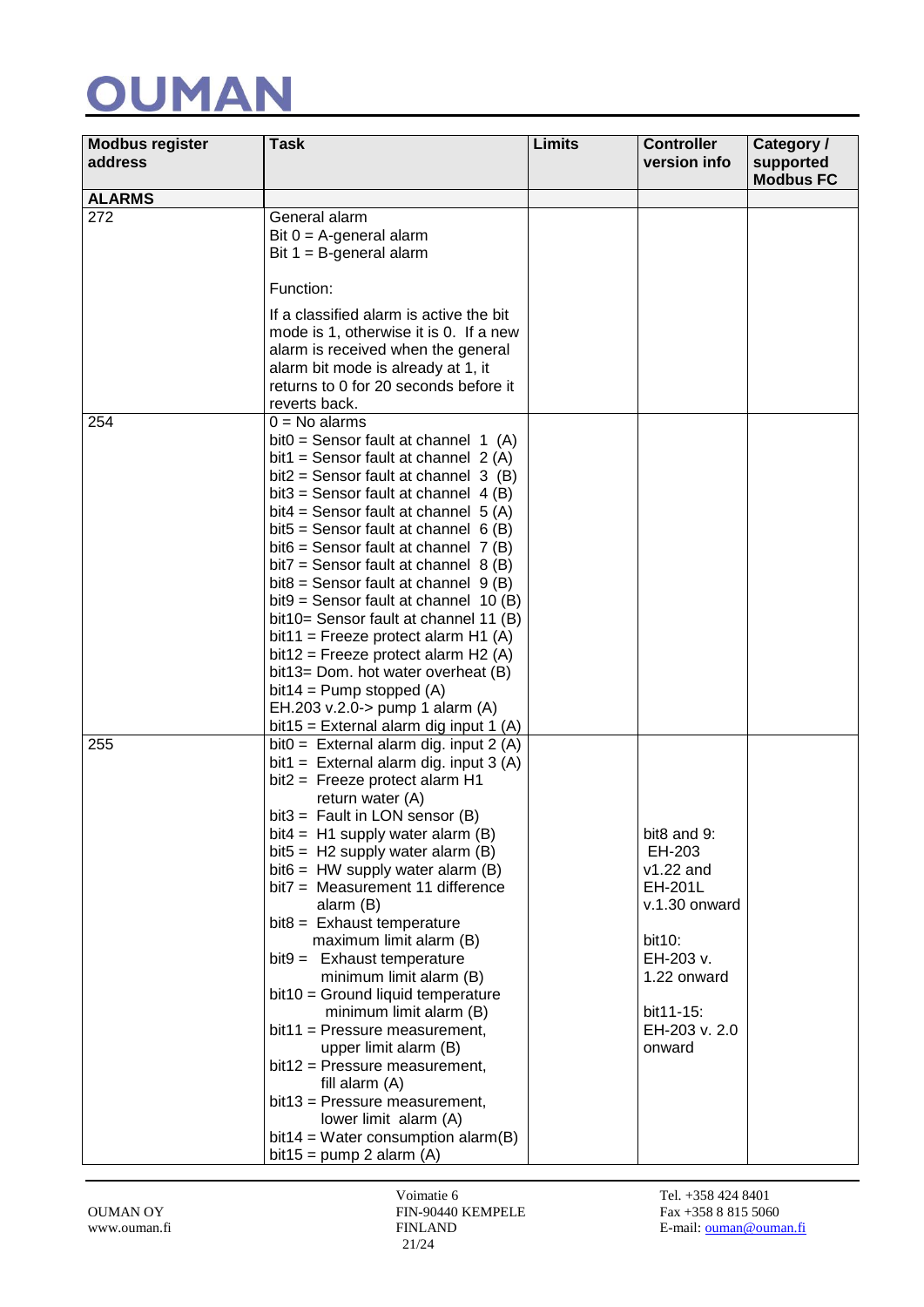| <b>Modbus register</b><br>address                                                            | <b>Task</b>                                                                                                                                                                                                                                                                                                                                                                                                                                                                                                           | <b>Limits</b>                 | <b>Controller</b><br>version info | Category /<br>supported<br><b>Modbus FC</b> |
|----------------------------------------------------------------------------------------------|-----------------------------------------------------------------------------------------------------------------------------------------------------------------------------------------------------------------------------------------------------------------------------------------------------------------------------------------------------------------------------------------------------------------------------------------------------------------------------------------------------------------------|-------------------------------|-----------------------------------|---------------------------------------------|
| <b>WRITING A VALUE</b><br><b>FOR NETWORK</b><br><b>MEASUREMENTS</b>                          |                                                                                                                                                                                                                                                                                                                                                                                                                                                                                                                       |                               |                                   | Nothing /<br>06 (w), 16 (w)                 |
| 256                                                                                          | Outdoor temperature, input                                                                                                                                                                                                                                                                                                                                                                                                                                                                                            | $-70.0060.00$<br>$\lceil$ °C] |                                   |                                             |
| 257                                                                                          | H1 room temperature, input                                                                                                                                                                                                                                                                                                                                                                                                                                                                                            | $-10.0060.00$<br>$\lceil$ °C] |                                   |                                             |
| 258                                                                                          | H2 room temperature, input                                                                                                                                                                                                                                                                                                                                                                                                                                                                                            | $-10.0060.00$<br>$\lceil$ °C] |                                   |                                             |
| 259                                                                                          | Wind measurement/S comp., input                                                                                                                                                                                                                                                                                                                                                                                                                                                                                       | $050.0$ [m/s]                 | S-komp. EH-<br>203 v. 2.17->      |                                             |
| 260                                                                                          | Sun measurement, input                                                                                                                                                                                                                                                                                                                                                                                                                                                                                                | $030000$ [ x]                 | removed EH-<br>203 v.2.17->       |                                             |
| 261 and 262                                                                                  | DH Energy measurement, input                                                                                                                                                                                                                                                                                                                                                                                                                                                                                          | 0999999.9<br>[MWh]            |                                   | $/16$ (w)                                   |
| 263 and 264                                                                                  | Facility water measurement, input                                                                                                                                                                                                                                                                                                                                                                                                                                                                                     | 0999999.9<br>$\text{[m}^3$    |                                   | $/16$ (w)                                   |
| <b>CONTROL OF TEXT</b><br><b>FIELD TRANSFER,</b><br><b>RESETTING</b><br><b>CATEGORY BITS</b> |                                                                                                                                                                                                                                                                                                                                                                                                                                                                                                                       |                               |                                   | Nothing /<br>03 (r), 06 (w),<br>16(w)       |
| 265                                                                                          | Text field transfer:<br>$1 =$ Transfer digital input 1 text<br>$2$ = Transfer digital input 2 text<br>3 = Transfer digital input 3 text<br>$4 =$ Transfer measurement 6 text<br>5 = Transfer measurement 9 text<br>$6$ = Transfer measurement 10 text<br>$7 =$ Transfer measurement 11 text<br>$8 =$ Transfer relay 1 text<br>$9$ = Transfer relay 2 text<br>Category acknowledgement:<br>$0xFE =$ Reset category bits 9-15<br>from register 253<br>Alarm message acknowledgement:<br>$0xFF =$ alarm message received |                               |                                   |                                             |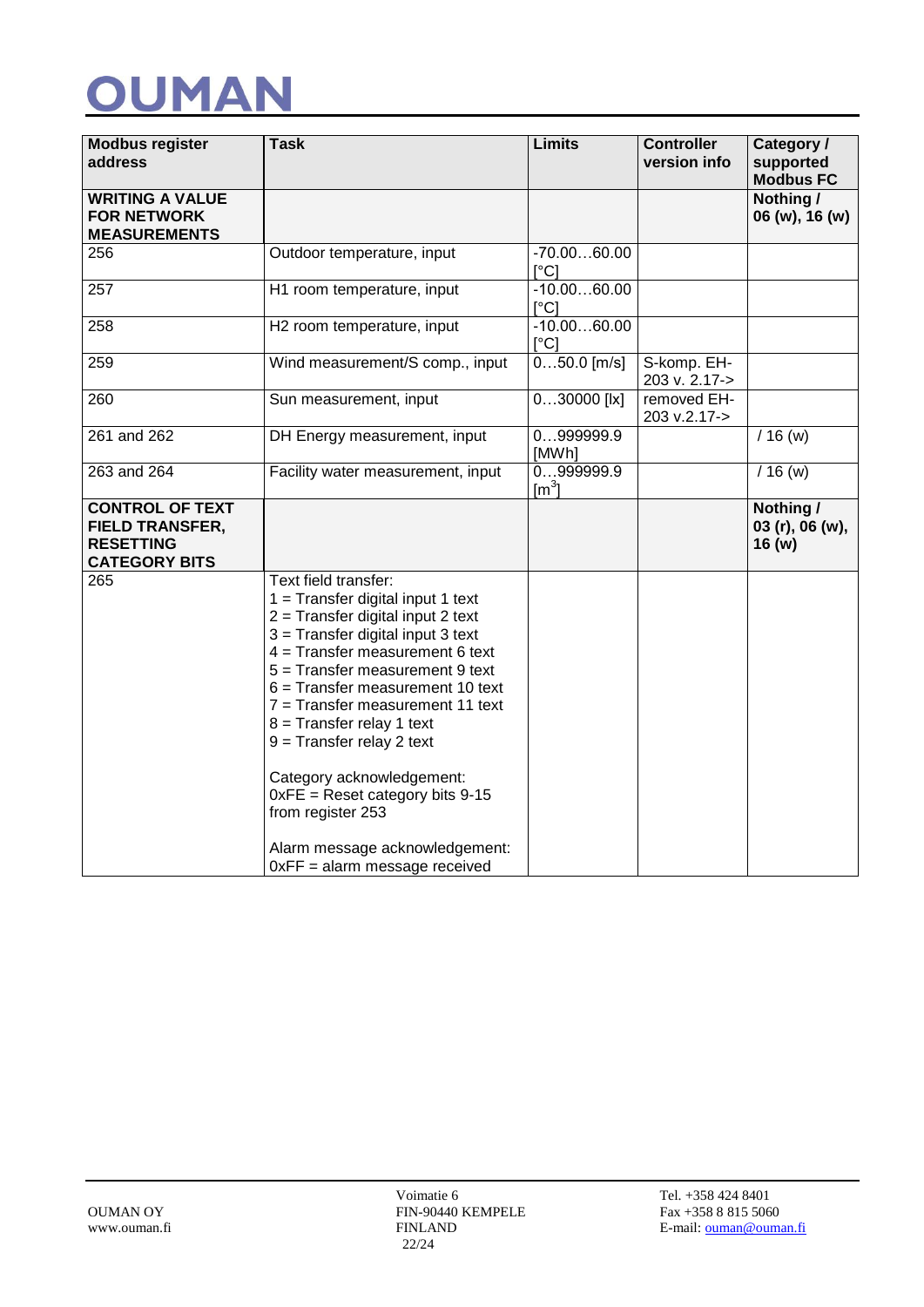| <b>Modbus register</b><br>address               | <b>Task</b>                            | <b>Limits</b> | <b>Controller</b><br>version info | Category /<br>supported<br><b>Modbus FC</b> |
|-------------------------------------------------|----------------------------------------|---------------|-----------------------------------|---------------------------------------------|
| <b>CONTROLLER TEXT</b><br><b>FIELD TRANSFER</b> |                                        |               |                                   | Nothing /<br>03(r)                          |
| 266 LSB                                         | The text is read starting at 266 lower |               |                                   |                                             |
| 266 MSB                                         | byte and going to the NULL-            |               |                                   |                                             |
| <b>267 LSB</b>                                  | character, but up to 271 upper byte    |               |                                   |                                             |
| <b>267 MSB</b>                                  | maximum.                               |               |                                   |                                             |
| <b>268 LSB</b>                                  |                                        |               |                                   |                                             |
| <b>268 MSB</b>                                  |                                        |               |                                   |                                             |
| <b>269 LSB</b>                                  |                                        |               |                                   |                                             |
| <b>269 MSB</b>                                  |                                        |               |                                   |                                             |
| <b>270 LSB</b>                                  |                                        |               |                                   |                                             |
| <b>270 MSB</b>                                  |                                        |               |                                   |                                             |
| <b>271 LSB</b>                                  |                                        |               |                                   |                                             |
| <b>271 MSB</b>                                  |                                        |               |                                   |                                             |

| <b>BROADCAST-</b><br><b>REGISTERS</b> | The following modbus registers<br>are the same for all of the Ouman<br>devices so these registers must<br>be used if the above mentioned<br>measurements are sent as<br><b>Broadcast-messages to Ouman</b><br>devices. |  |                           |
|---------------------------------------|------------------------------------------------------------------------------------------------------------------------------------------------------------------------------------------------------------------------|--|---------------------------|
| 450                                   | Outdoor temperature                                                                                                                                                                                                    |  | / 03 (r),<br>06(w), 16(w) |
| <b>SPECIAL REGISTERS</b>              |                                                                                                                                                                                                                        |  | Nothing /<br>03(r)        |
| 400                                   | Value is 0x00FF if data in registers<br>belonging to groups N1-N7 is<br>updating between controller and<br>Modbus registers. Value is 0x0000 if<br>data is ready.<br>Value is 0x00FF if updating<br>incomplete         |  |                           |
| $500 - 516$                           | Window registers, look chapter 6.1                                                                                                                                                                                     |  |                           |
| 2000 - 2271                           | MSB mirror registers, look chapter<br>6.2                                                                                                                                                                              |  |                           |
| 4000 - 4271                           | LSB mirror registers, look chapter<br>6.2                                                                                                                                                                              |  |                           |
| $6000 - 6543$                         | MSB and LSB mirror registers, look<br>chapter 6.2                                                                                                                                                                      |  |                           |